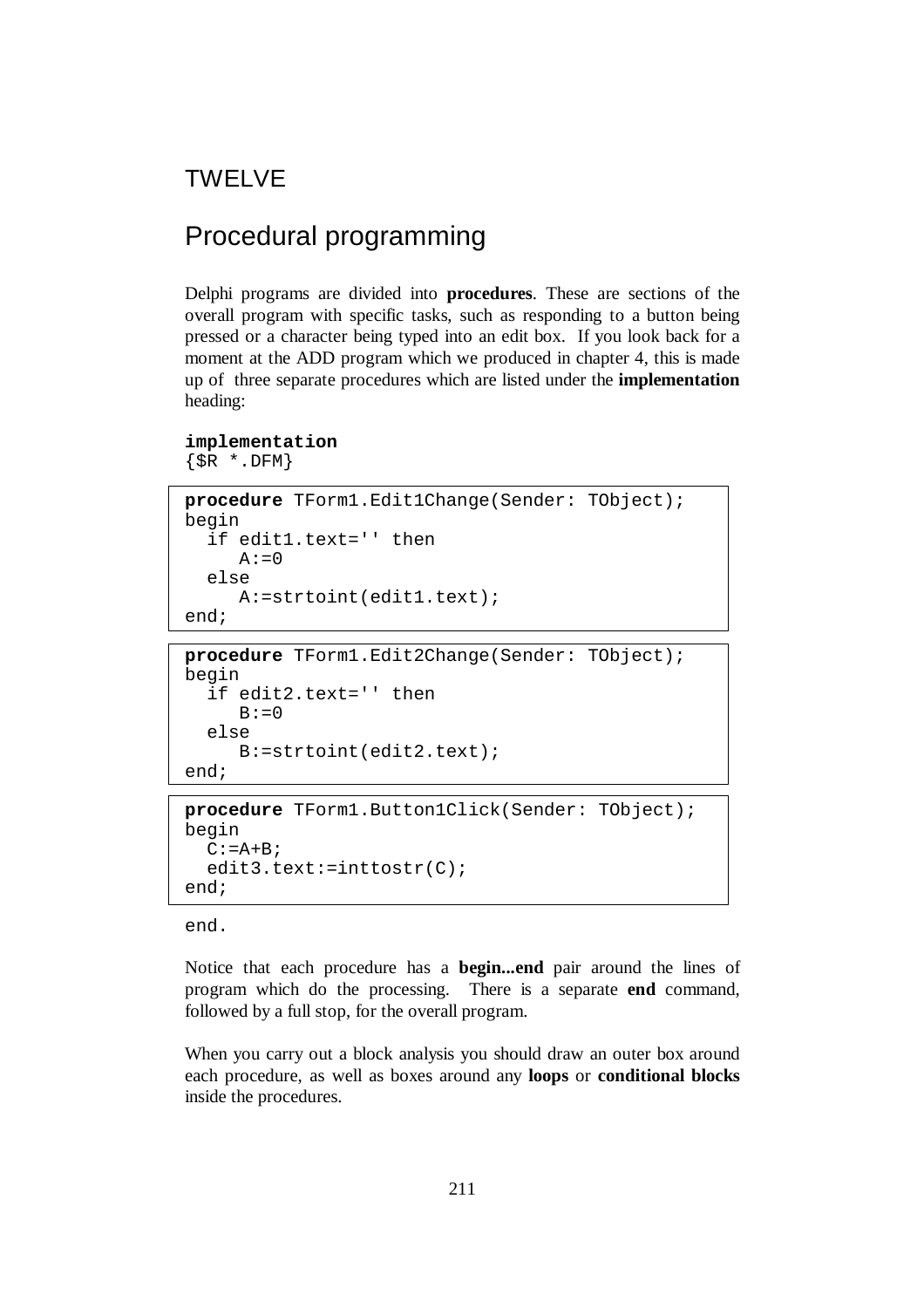

The procedures in the ADD program are all '**event handlers**' which respond to mouse or keyboard input:

The event handler procedures are set up automatically by the Delphi system if we double-click components or select from the **Events** list in the Object Inspector.

Sometimes, however, it is useful to set up our own procedures in a program. The following project demonstates how this is done:



A two storey house is rectangular in plan, with a width of 16 metres and a length of 18 metres. The ceilings are 2.5 metres high.

The householders wish to keep the ground floor rooms at a constant temperature of 20°C and the first floor rooms at a constant temperature of 15°C. The average outside temperature during the year is 8°C.

It is known that for this particular type of house, the heating cost is 4 pence per cubic metre of room space per year for every Centigrade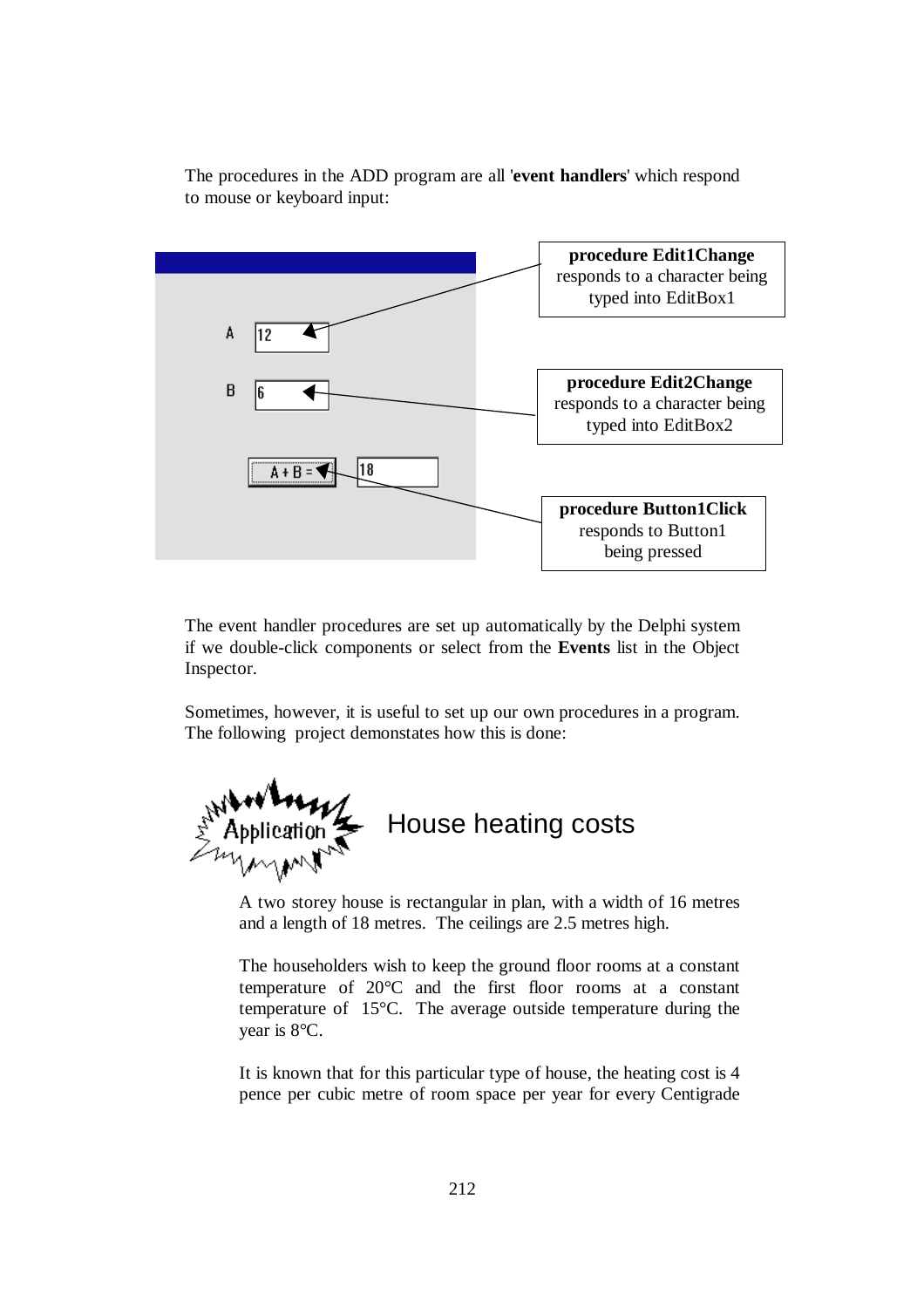degree by which the room temperature exceeds the outside temperature average.

The householder has the option of installing double glazing and loft insulation at a cost of £680.00. This will lead to a 20% reduction in heating costs. The householder will go ahead with the insulation if there will be sufficient saving to pay for its cost within 8 years.

Calculate whether the householder should insulate the house or not.

A **computer program** is now needed to carry out similar calculations for a variety of different houses. You may assume that all houses will be two stories high and rectangular in plan. Also assume that insulating the house will reduce heating costs by 20%, and that the average outside temperature will be 8°C.

Your program should input the following data:

- width of the house
- length of the house
- height of ceilings
- required downstairs temperature
- required upstairs temperature
- estimated cost of insulation

As before, the heating cost will be 4 pence per cubic metre of room space per year for every Centigrade degree by which the room temperature exceeds the outside temperature average.

The program should output:

- the annual heating costs
- the saving on heating bills over 8 years with insulation
- a message to indicate whether or not insulation should be installed.

This is going to be quite a complex calculation program, so let's try to break the problem down into stages:

- 1. Input the house size, required temperatures, and insulation cost.
- 2. Calculate the heating costs per year for the uninsulated house.
- 3. Calculate the saving over 8 years if insulation is installed.
- 4. Decide whether or not to install insulation.

We will begin by setting up a program to carry out the inputs for step 1: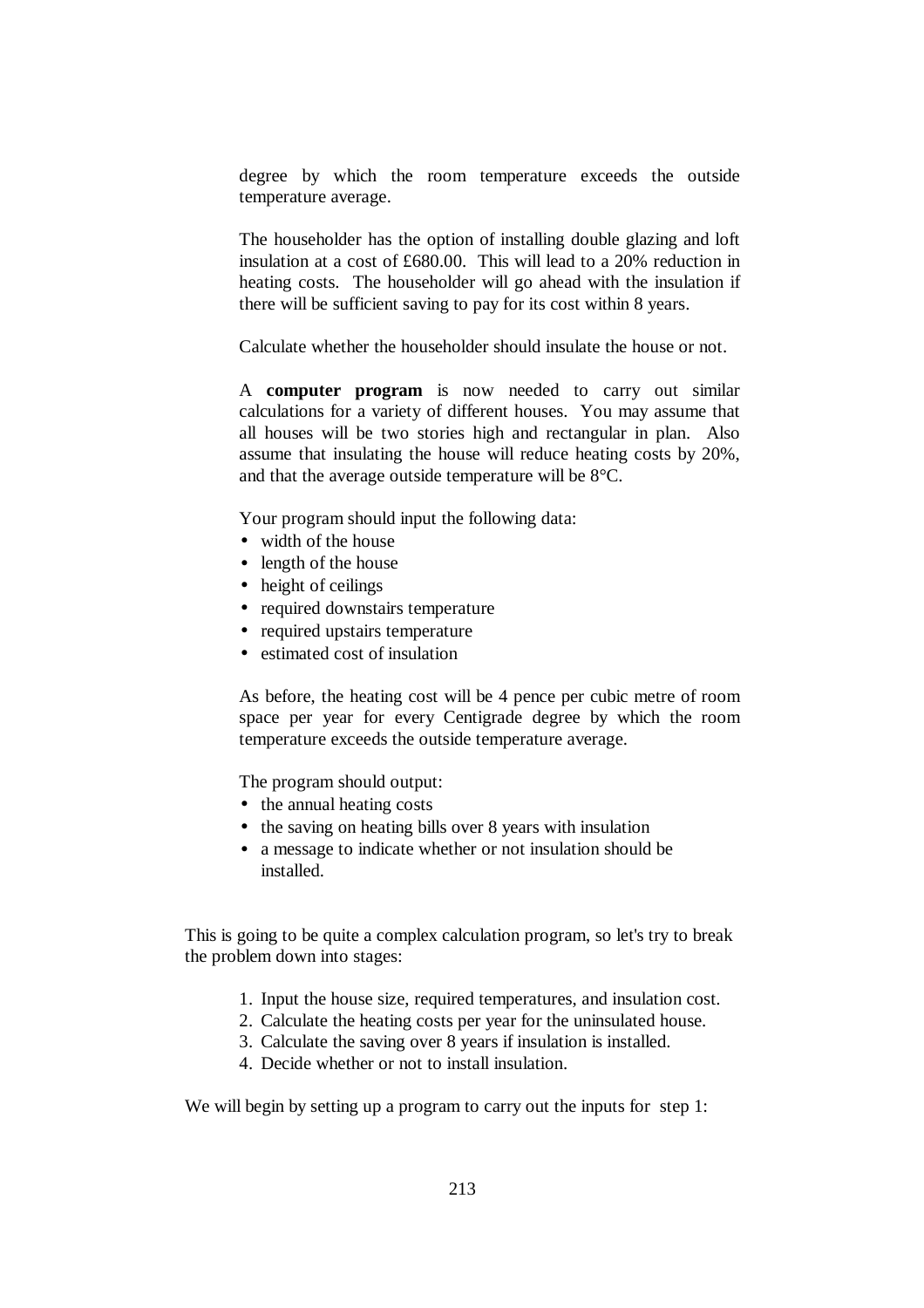

Set up a directory HEATING and save a Delphi project into it. **Maximize**  the *Form*, and drag the dotted grid to nearly fill the screen.

Place an *Image Box* on the form and load the bitmap file HEATCOST.BMP. Put six *Edit Boxes* alongside or below the labels on the diagram; these will be used for entering the **length (m)**, **width (m)**, **ceiling height (m), downstairs temperature (C)**, **upstairs temperature (C)**, and **insulation cost (£)**.

Add a *List Box* at the bottom of the Form which will be used later for displaying the results of the calculations. Complete the form by adding a button with the caption '**calculate**'.

Go to the *Public declarations* section and list the variables which will be needed to store the input values:

```
 public 
    { Public declarations } 
    length,width,height:real; 
    downtemp,uptemp:integer; 
    insulation:real; 
  end;
```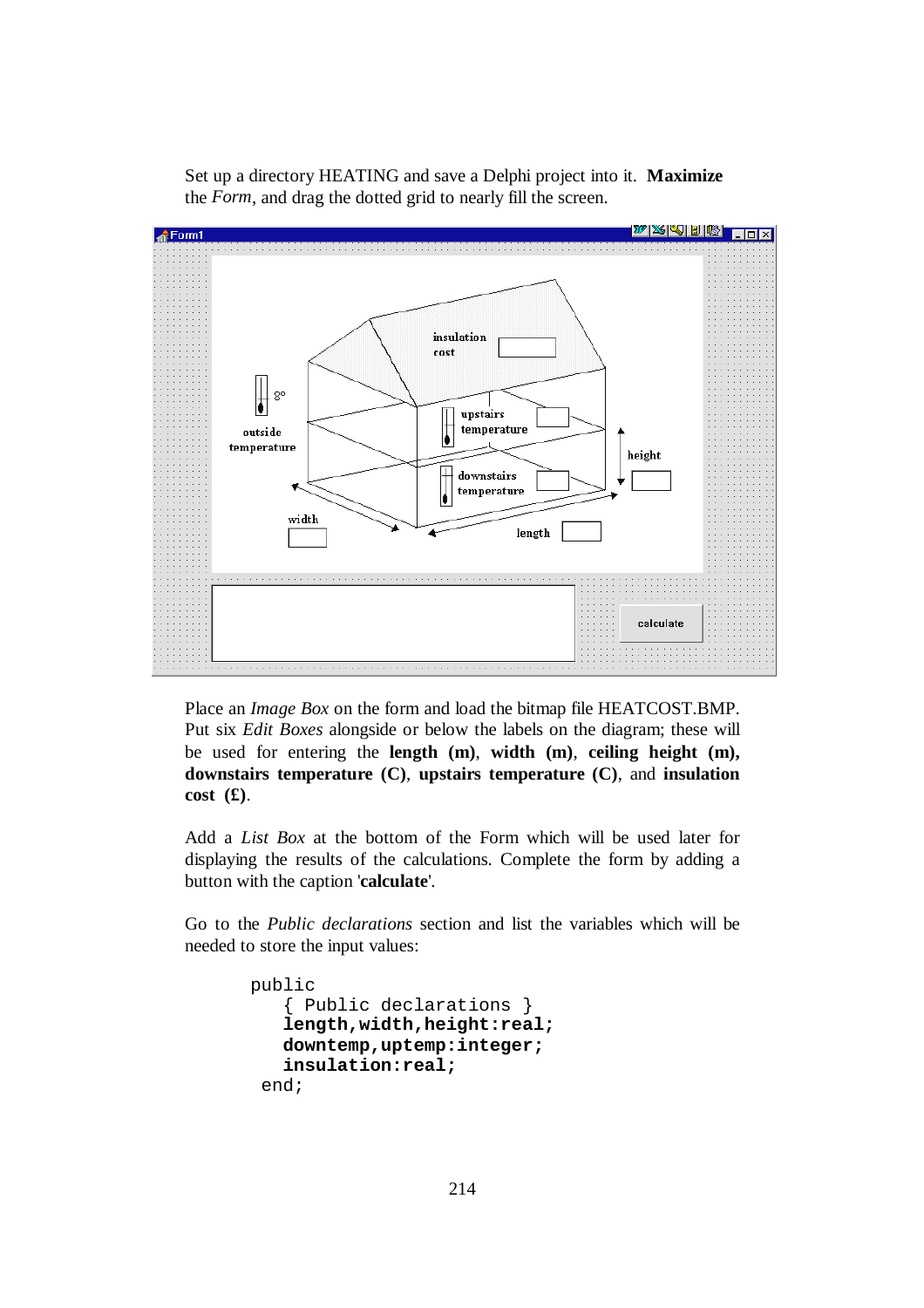Double-click the 'length' Edit Box to create an event handler and add the lines:

```
procedure TForm1.Edit1Change(Sender: TObject); 
begin 
   if edit1.text='' then 
     length:=0 
   else 
     length:=strtofloat(edit1.text); 
end;
```
Produce similar event handlers for the '**width**' and '**height**' Edit Boxes which also input decimal numbers.

Double-click the '**Downstairs temperature**' edit box and add the lines to input an integer value:

```
procedure TForm1.Edit4Change(Sender: TObject); 
begin 
   if edit4.text='' then 
     downtemp:=0 
   else 
     downtemp:=strtoint(edit4.text); 
end;
```
The 'Upstairs temperature' Edit Box will require a similar integer input procedure.

Complete the input event handlers with the procedure to accept a decimal number for 'Insulation cost':

```
procedure TForm1.Edit6Change(Sender: TObject); 
begin 
   if edit6.text='' then 
     insulation:=0 
   else 
     insulation:=strtofloat(edit6.text); 
end;
```
Compile and run the program. Check that the temperature input boxes are correctly error trapped to accept whole numbers, and that the other four input boxes are error trapped for decimal numbers. Return to the Delphi editing screen.

We can now consider how to carry out steps 2, 3 and 4 of the program which we listed on page 197. These should occur when the '**calculate**' button is pressed.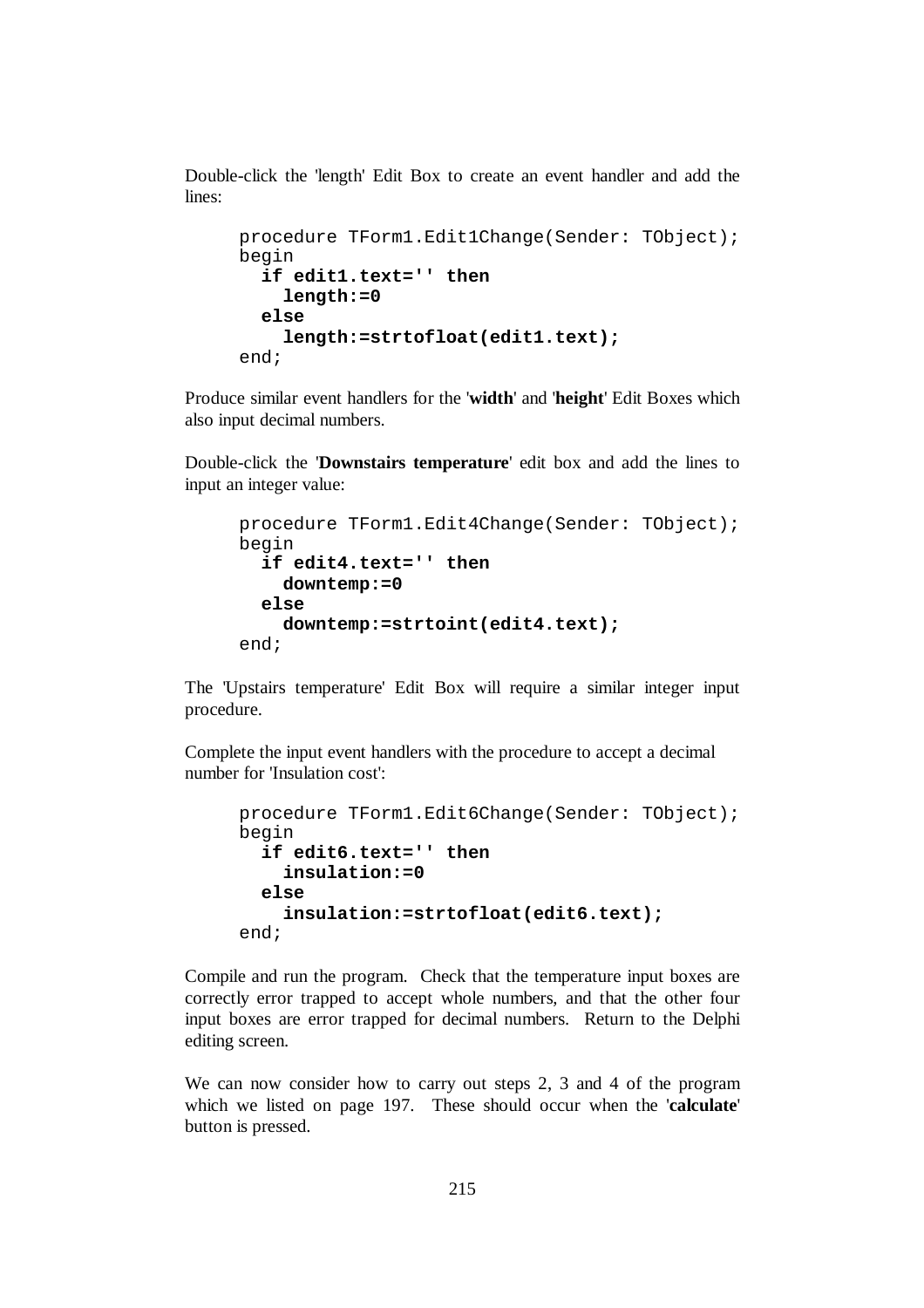It would be possible to put all the lines of program for steps 2, 3 and 4 into the event handler for the '**calculate**' button, but this would become long and complicated - increasing the chances of making a mistake. Instead, we will create three new procedures: YEARCOST, SAVING and DECISION. These will need to be called from inside the event handler for the button.

Double-click the 'calculate' button and add the lines:

```
procedure TForm1.Button1Click(Sender: TObject); 
begin 
   yearcost; 
   saving; 
   decision; 
end;
```
Go now to the '**type**' section near the top of the program and find the point where the other procedures are listed. Add our three new ones to the list:

```
 ...... 
   procedure Edit5Change(Sender: TObject); 
   procedure Edit6Change(Sender: TObject); 
  procedure Button1Click(Sender: TObject); 
   procedure yearcost; 
   procedure saving; 
  procedure decision; 
 private 
   { Private declarations } 
            ......
```
Now move down to the bottom of the program and add the procedure blocks. At the moment they do not contain lines of program to carry out any processing - just comments to indicate their purpose:

```
procedure TForm1.Button1Click(Sender: TObject); 
begin 
   yearcost; 
   saving; 
   decision; 
end; 
                                                    ADD
procedure TForm1.yearcost; 
                                                    THIS
begin 
   {calculate annual heating cost} 
end;
```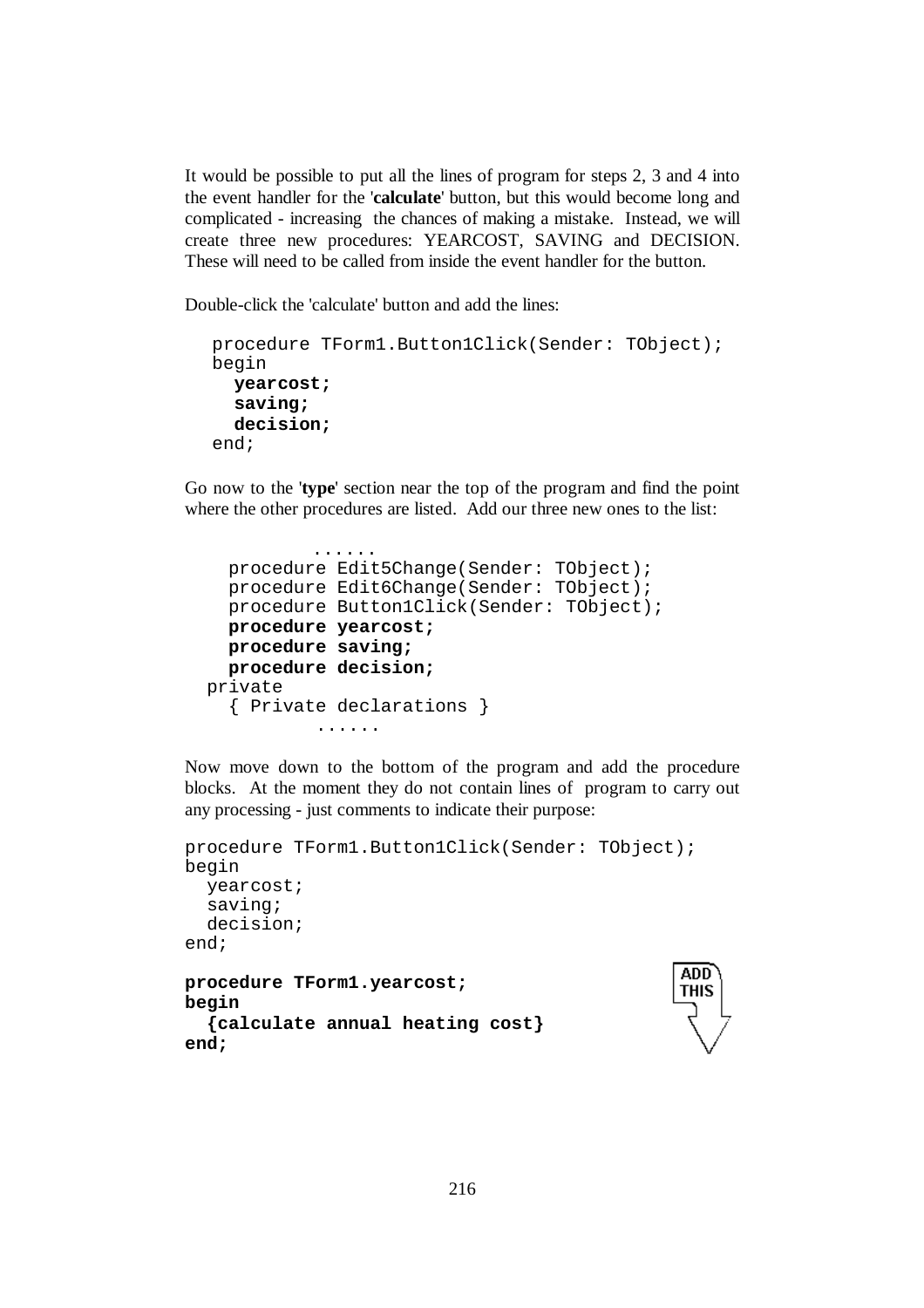```
procedure TForm1.saving; 
begin 
   {calculate saving in 8 years with insulation} 
end; 
procedure TForm1.decision; 
begin 
   {decide if insulation should be installed} 
end;
```
**ADD THIS** 

end.

As in the case of the event handler procedures provided by Delphi, we must write '**TForm1.**' before the names of our own procedures to show that they belong to Form1 of the project.

We can now begin work on the first of the procedures 'yearcost' which will calculate and display the annual heating costs for the house.



We need to calculate the volume of air heated for each storey of the house. This can be found with the formula:

# **volume = length \* width \* height**

The heating cost for the ground floor of the house will depend on the difference between the required temperature '**downtemp'** and the outside temperature which averages 8°C.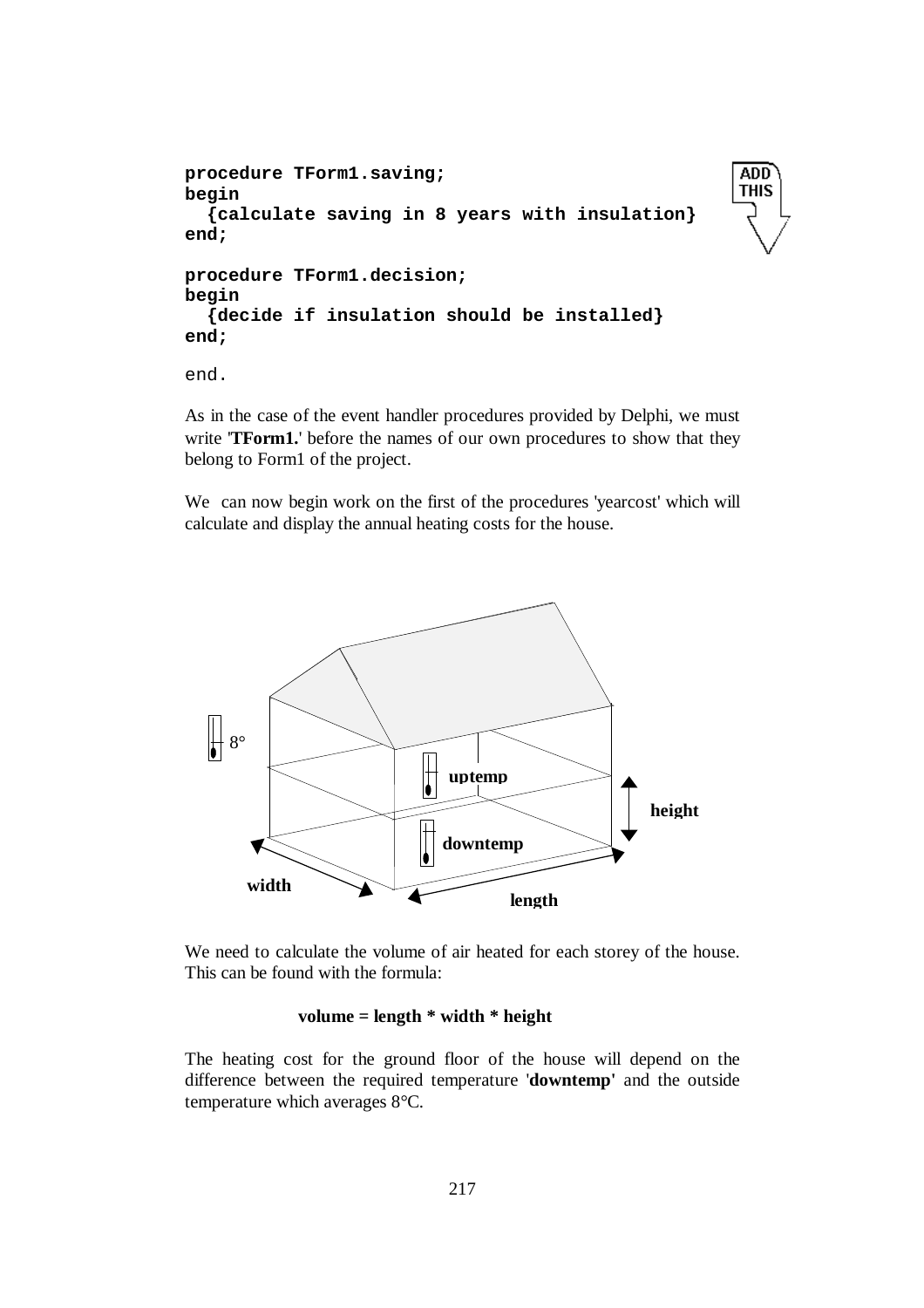The annual downstairs heating cost is given by the formula:

```
downstairs cost = volume * (downtemp - 8) * 0.04
```
The factor 0.04 is the heating cost of 4 pence ( i.e. £0.04 ) for each cubic metre of air space, for each °C hotter than the outside average temperature.

A similar formula gives the annual upstairs heating cost:

```
upstairs cost = volume * (uptemp - 8) * 0.04
```
and the total annual heating cost for the house will be:

```
annual cost = upstairs cost + downstairs cost
```
Let's now put these formulae into the **'yearcost'** procedure. Add the lines:

```
procedure TForm1.yearcost; 
var 
   volume,upcost,downcost:real; 
begin 
   {calculate annual heating cost} 
   volume:=length*width*height; 
   downcost:=volume*(downtemp-8)*0.04; 
   upcost:=volume*(uptemp-8)*0.04; 
   yeartotal:=downcost+upcost; 
end;
```
Add the variable '**yeartotal**' to the list under the *Public declarations* heading:

```
 public 
    { Public declarations } 
   length, width, height: real;
    downtemp,uptemp:integer; 
    insulation,yeartotal:real; 
 end;
```
Other procedures will need to use the '**yeartotal**' result, so it must be *publicly* available to them. The variables '**volume**','**upcost**' and '**downcost**' are used only in the yearcost procedure, so there is no need to make them *public*.

Now that we have calculated the annual heating cost we must display it on the screen: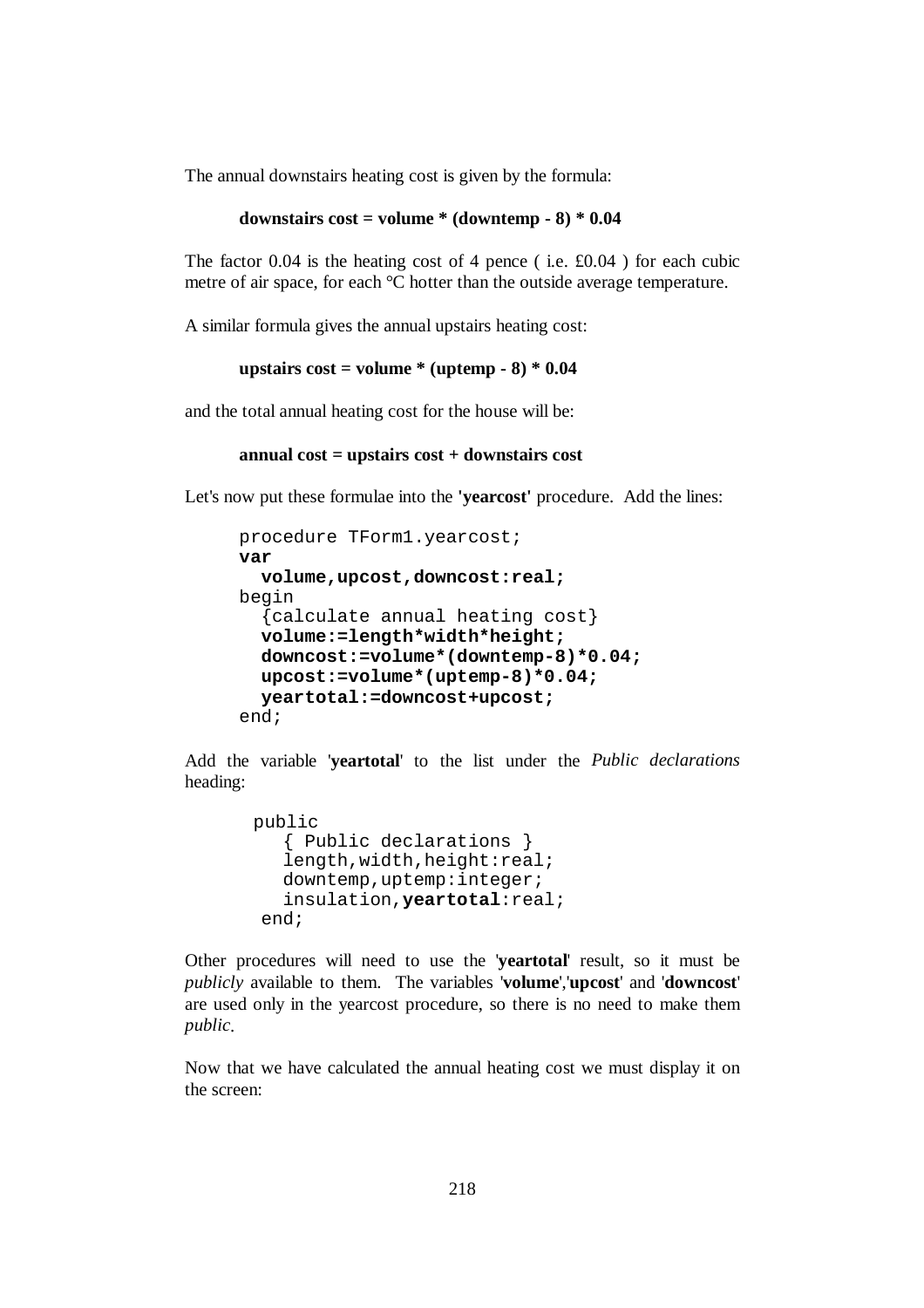

Add lines to the **yearcost** procedure to clear the List Box then display the annual heating cost:

```
procedure TForm1.yearcost; 
var 
   volume,upcost,downcost:real; 
   textline:string; 
begin 
   {calculate annual heating cost} 
   volume:=length*width*height; 
   downcost:=volume*(downtemp-8)*0.04; 
   upcost:=volume*(uptemp-8)*0.04; 
   yeartotal:=downcost+upcost; 
   listbox1.clear; 
   textline:='Annual heating costs: £' + 
               floattostrf(yeartotal,ffFixed,8,2); 
   listbox1.items.add(textline); 
end;
```
Compile and run the program using the example figures given in the question. Press the '**calculate**' button to check that the yearly heating cost is calculated correctly, then return to the Delphi editing screen.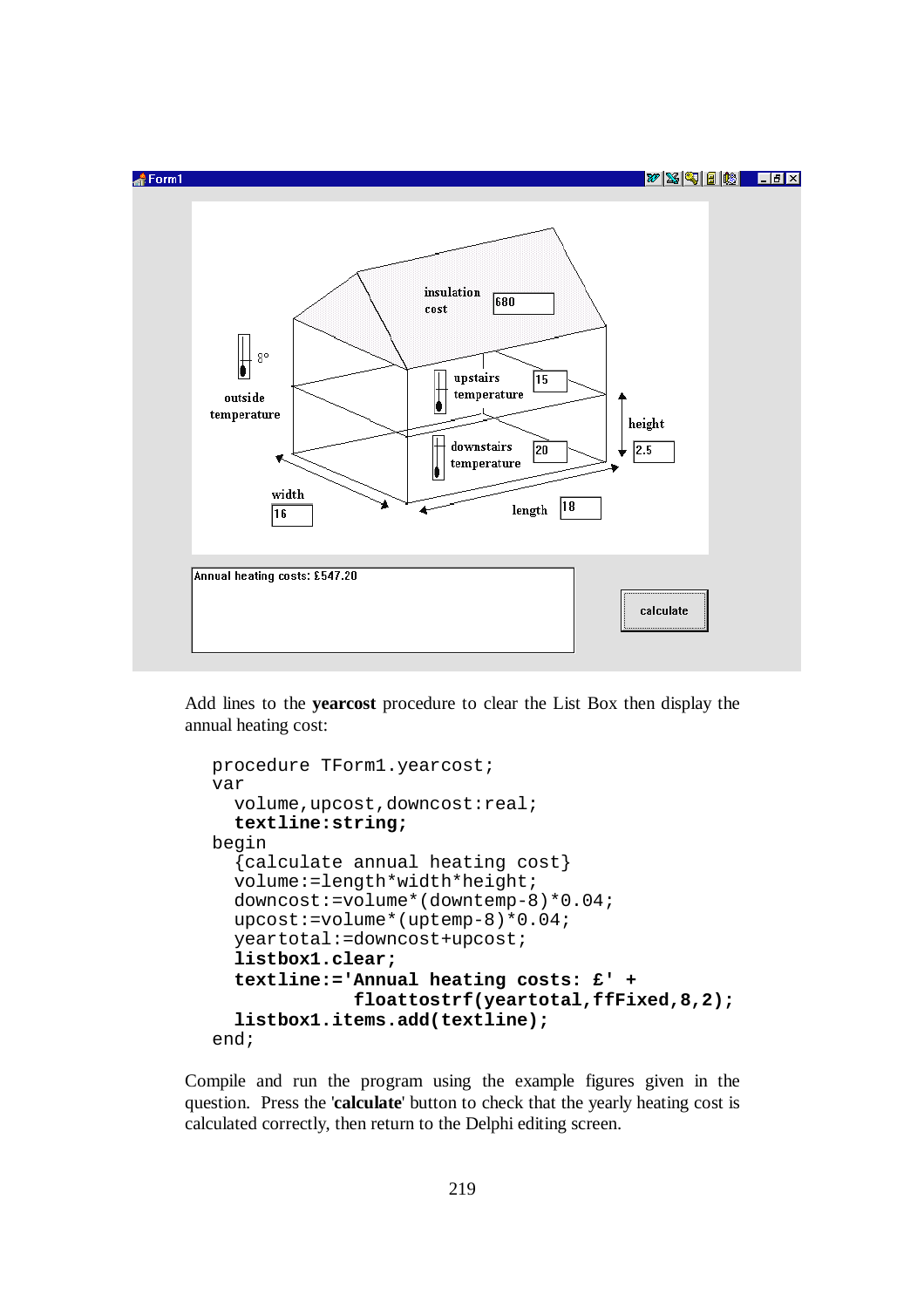The next procedure to work on is '**saving**', which should calculate the amount saved over an eight year period if insulation is installed. This will be given by the formula:

```
 8 year saving = annual heating cost * 8 * 20%
```
Add lines to the 'saving' procedure to calculate and display this result:

```
procedure TForm1.saving; 
var 
   textline:string; 
begin 
   {calculate saving in 8 years with insulation} 
   saved:=yeartotal*8*0.2; 
   textline:='Amount saved in 8 years with insulation: £' 
                          + floattostrf(saved,ffFixed,8,2); 
   listbox1.items.add(textline); 
end;
```
The variable '**saved**' should be added to the list of *public declarations*:

```
 { Public declarations } 
        ..... 
 insulation,yeartotal,saved:real;
```
Compile and run the program. Use the test data to check that the amount saved is displayed correctly, then return to the Delphi editing screen.

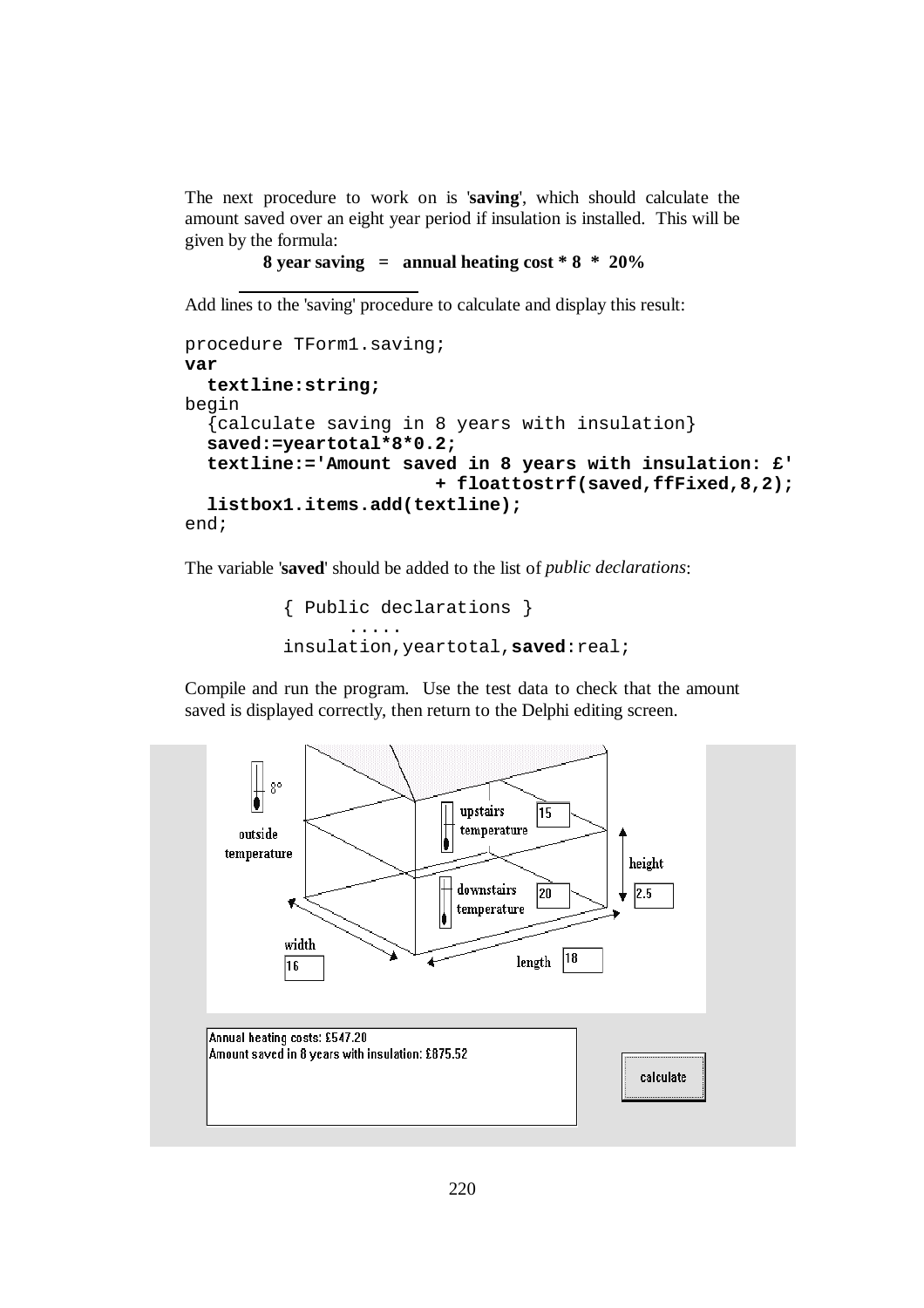The final stage in the program is to decide whether or not it would be economic to instal insulation. This is done in the procedure '**decide**'. Add the lines of program:

```
procedure TForm1.decision; 
begin 
   {decide if insulation should be installed} 
   if saved>insulation then 
     listbox1.items.add 
          ('It would be worth installing insulation')
   else 
     listbox1.items.add 
          ('It would NOT be worth installing insulation'); 
end;
```
The procedure compares the amount which would be saved over the 8 year period with the cost of the insulation, and displays advice according to which is the larger figure.

Compile and run the completed program. Enter the test data and check that correct advice is given, then try the program for other sizes of house, temperatures, and insulation costs. It should be most worthwhile insulating the house if the occupants want to keep the rooms very warm, or if the insulation is cheap to install:

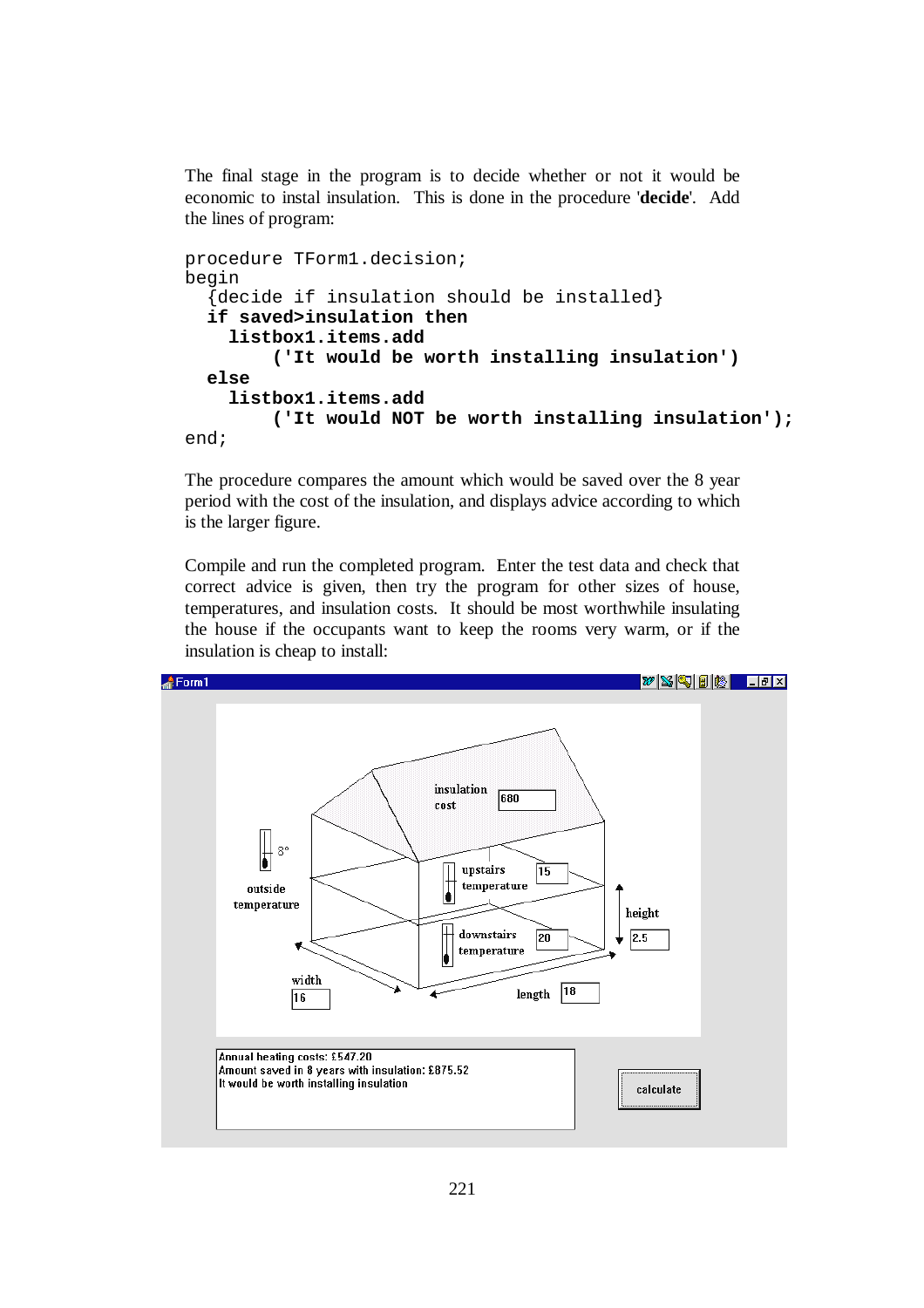For our next project we will develop another simulation program. This will require some complicated programming, and is best broken down into a series of procedures as we did with the house heating costs program:



A population of rabbits lives in burrows in a warren. The characteristics of this population are as follows:

- The rabbits form pairs and breed, each pair producing a litter each month throughout the year.
- Newborn rabbits are equally likely to be of either sex.
- A rabbit is able to start breeding so that it produces its first litter at the age of three months.

Some foxes live in a wood nearby and eat the rabbits. The rabbit population is also affected by seasonal factors.

A zoologist wishes to simulate the fluctuations in the rabbit population using a computer. The simulation is to be based on the following assumptions:

• The size of litters is in accordance with these probabilities

| probability |
|-------------|
| 0.1         |
| 0.2         |
| 0.4         |
| 0.2         |
| 0.1         |
|             |

- By the end of each month half of the rabbits are eaten by the foxes and a further one eighth of the rabbits also die from other causes.
- In each of the four winter months, a further eighth of the rabbits die of starvation.
- Any rabbit in the population is equally likely to be one of the casualties.

The zoologist wishes to investigate the effects of varying the size of the initial rabbit population, and varying the percentage of rabbits eaten by foxes if the amount of fox hunting in the area changes.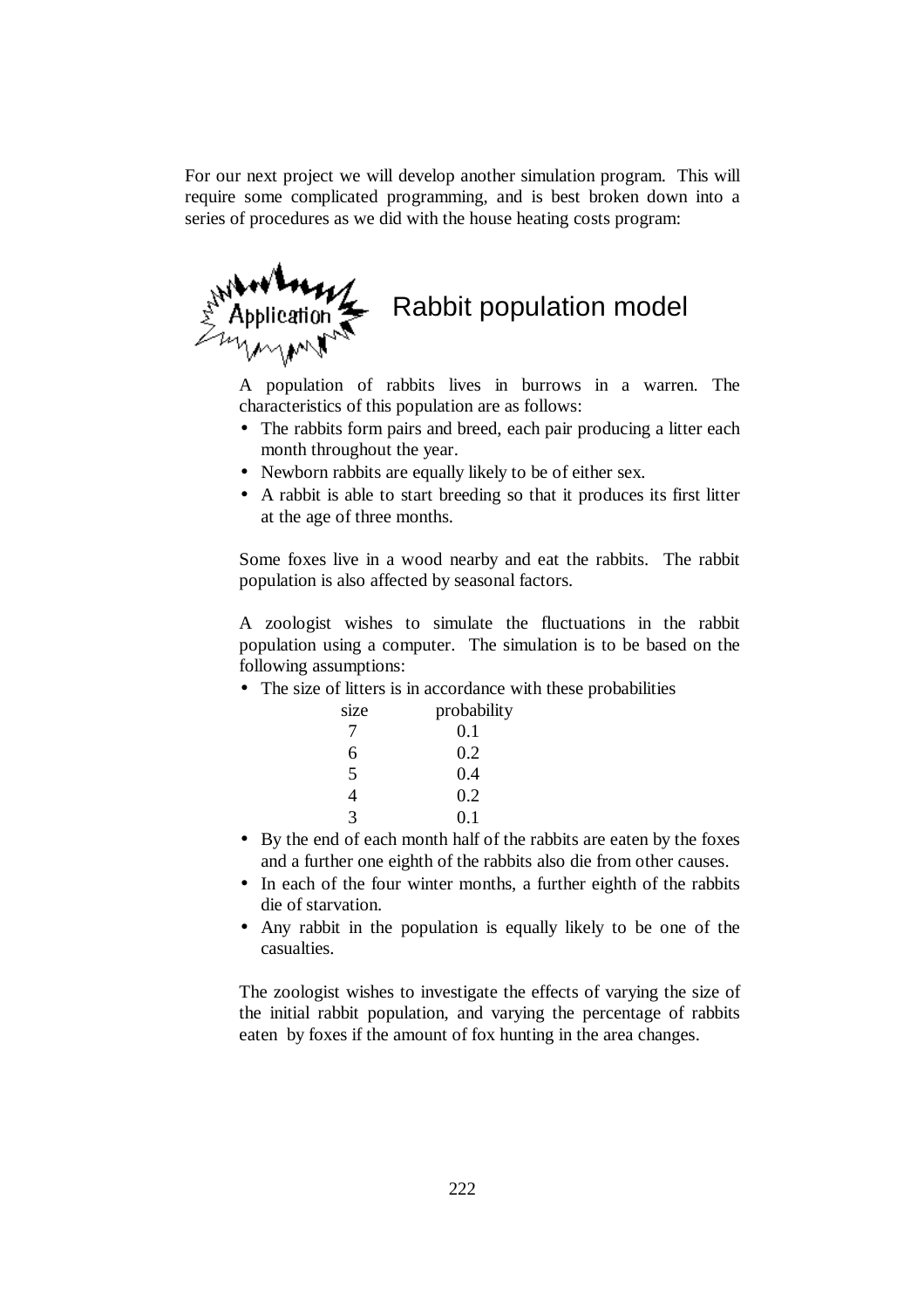Begin the program by setting up a directory RABBITS and saving a Delphi project into it. Use the Object Inspector to Maximize the form, and drag the dotted grid to nearly fill the screen.

Before running the simulation it will be necessary to specify the initial population of rabbits (a suitable range is between 10 and 200), and the percentage of rabbits eaten each month by foxes.

| Form1                                      |                                                                                          |           |                              |                                  |  |  |  |
|--------------------------------------------|------------------------------------------------------------------------------------------|-----------|------------------------------|----------------------------------|--|--|--|
| $\blacksquare$ Initial population (10-200) | % eaten by foxes each month<br>$\alpha$ , $\alpha$ , $\alpha$ , $\alpha$ , $\alpha$<br>. | run model | exit<br>$\ddot{\phantom{0}}$ | $\cdots$<br>$\sim$ $\sim$ $\sim$ |  |  |  |
|                                            |                                                                                          |           |                              |                                  |  |  |  |
|                                            |                                                                                          |           |                              |                                  |  |  |  |
|                                            |                                                                                          |           |                              |                                  |  |  |  |
|                                            |                                                                                          | ×.        |                              |                                  |  |  |  |
|                                            |                                                                                          |           |                              |                                  |  |  |  |
|                                            |                                                                                          |           |                              |                                  |  |  |  |
|                                            |                                                                                          |           |                              |                                  |  |  |  |
|                                            |                                                                                          |           |                              |                                  |  |  |  |
|                                            |                                                                                          |           |                              |                                  |  |  |  |
|                                            |                                                                                          |           |                              |                                  |  |  |  |
|                                            |                                                                                          |           |                              |                                  |  |  |  |
|                                            |                                                                                          |           |                              |                                  |  |  |  |
|                                            |                                                                                          |           |                              |                                  |  |  |  |
|                                            |                                                                                          |           |                              |                                  |  |  |  |
|                                            |                                                                                          |           |                              |                                  |  |  |  |
|                                            |                                                                                          |           |                              |                                  |  |  |  |
|                                            |                                                                                          |           |                              |                                  |  |  |  |
|                                            |                                                                                          |           |                              |                                  |  |  |  |
|                                            |                                                                                          |           |                              |                                  |  |  |  |
|                                            |                                                                                          |           |                              |                                  |  |  |  |
|                                            |                                                                                          |           |                              |                                  |  |  |  |
|                                            |                                                                                          |           |                              |                                  |  |  |  |
|                                            |                                                                                          |           |                              |                                  |  |  |  |
|                                            |                                                                                          |           |                              |                                  |  |  |  |
|                                            |                                                                                          |           |                              |                                  |  |  |  |
|                                            |                                                                                          |           |                              |                                  |  |  |  |
|                                            |                                                                                          |           |                              |                                  |  |  |  |
|                                            |                                                                                          |           |                              |                                  |  |  |  |
|                                            |                                                                                          |           |                              |                                  |  |  |  |
|                                            |                                                                                          |           |                              |                                  |  |  |  |
|                                            |                                                                                          |           |                              |                                  |  |  |  |
|                                            |                                                                                          |           |                              |                                  |  |  |  |
|                                            |                                                                                          |           |                              |                                  |  |  |  |
|                                            |                                                                                          |           |                              |                                  |  |  |  |
|                                            |                                                                                          |           |                              |                                  |  |  |  |
|                                            |                                                                                          |           |                              |                                  |  |  |  |
|                                            |                                                                                          | ×,        |                              |                                  |  |  |  |
|                                            |                                                                                          |           |                              |                                  |  |  |  |
|                                            |                                                                                          |           |                              |                                  |  |  |  |
|                                            |                                                                                          |           |                              |                                  |  |  |  |
|                                            |                                                                                          |           |                              |                                  |  |  |  |
|                                            |                                                                                          |           |                              |                                  |  |  |  |
|                                            |                                                                                          |           |                              |                                  |  |  |  |
|                                            |                                                                                          |           |                              |                                  |  |  |  |

Set up the screen display as shown. Place two small *Edit Boxes* at the top of the form with *labels* alongside - give these the captions '**Initial population (10-200)**' and '**% eaten by foxes each month**'.

Add two buttons with the captions '**run model**' and '**exit**', and a *List Box* in the middle of the form for text output.

Double-click the 'exit' button to create an event handler:

```
procedure TForm1.Button2Click(Sender: TObject); 
begin 
   halt; 
end;
```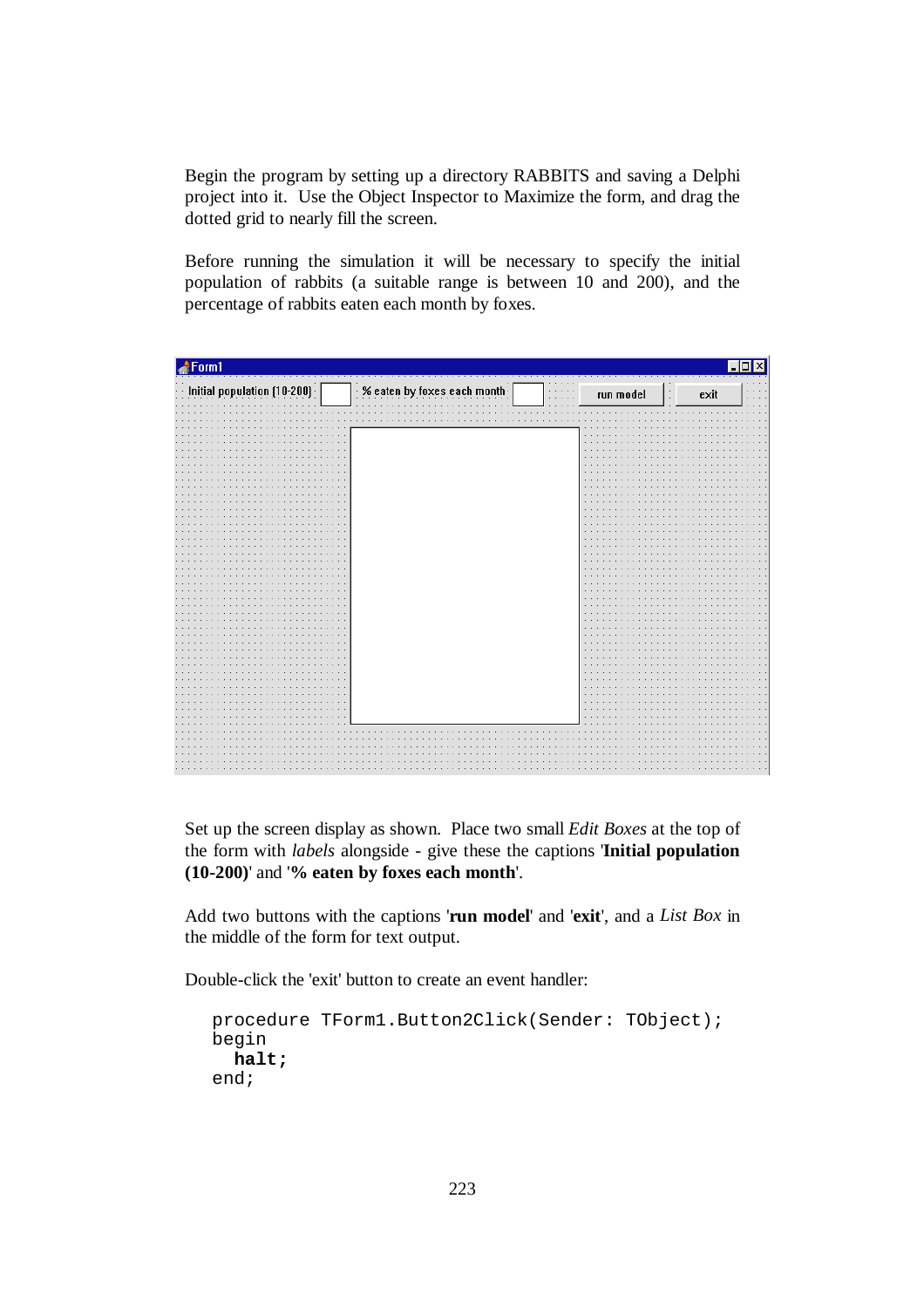The initial population of adult rabbits can be stored as the variable '**adult**', and the percentage eaten by foxes as the variable '**eaten**'. Add these to the *Public declarations* section:

```
 public 
   { Public declarations } 
   adult,eaten:integer; 
 end;
```
The next step is to transfer the input value from the *Edit Box* to the variable '**adult**'. Double-click the Edit Box to produce an event handler and add the lines:

```
procedure TForm1.Edit1Change(Sender: TObject); 
begin 
   if edit1.text='' then 
     adult:=0 
   else 
     adult:=strtoint(edit1.text); 
end;
```
Produce a similar event handler for the '**% eaten**' edit box:

```
procedure TForm1.Edit2Change(Sender: TObject); 
begin 
   if edit2.text='' then 
     eaten:=0 
   else 
     eaten:=strtoint(edit2.text); 
end;
```
We can now turn our attention to the calculations to show changes in rabbit population over a period of time - five years would be suitable. A flowchart for the model is given on the next page. During each month of the simulation the stages in the calculation are:

- 1. Calculate the number of newborn rabbits this month
- 2. Subtract the rabbits killed by foxes
- 3. Subtract the rabbits dying from other causes
- 4. IF it is a winter month THEN subtract the rabbits dying from starvation
- 5. Increase the ages of rabbits by 1 month

Each of these steps can be written as a separate procedure, called from the event handler for the '**run model**' button. We will discuss the processing carried out by each of the procedures in detail later, but first we must set up the event handler.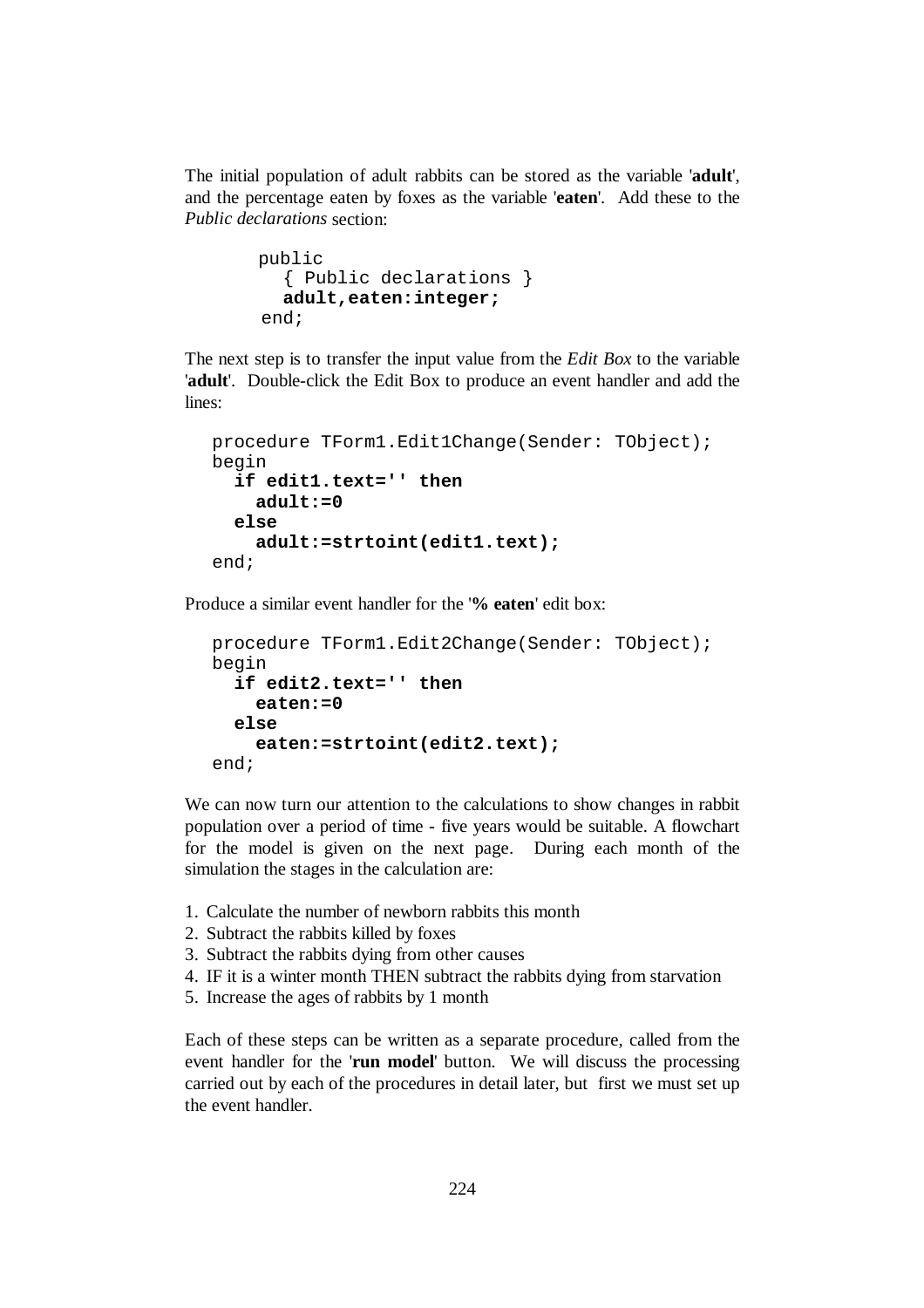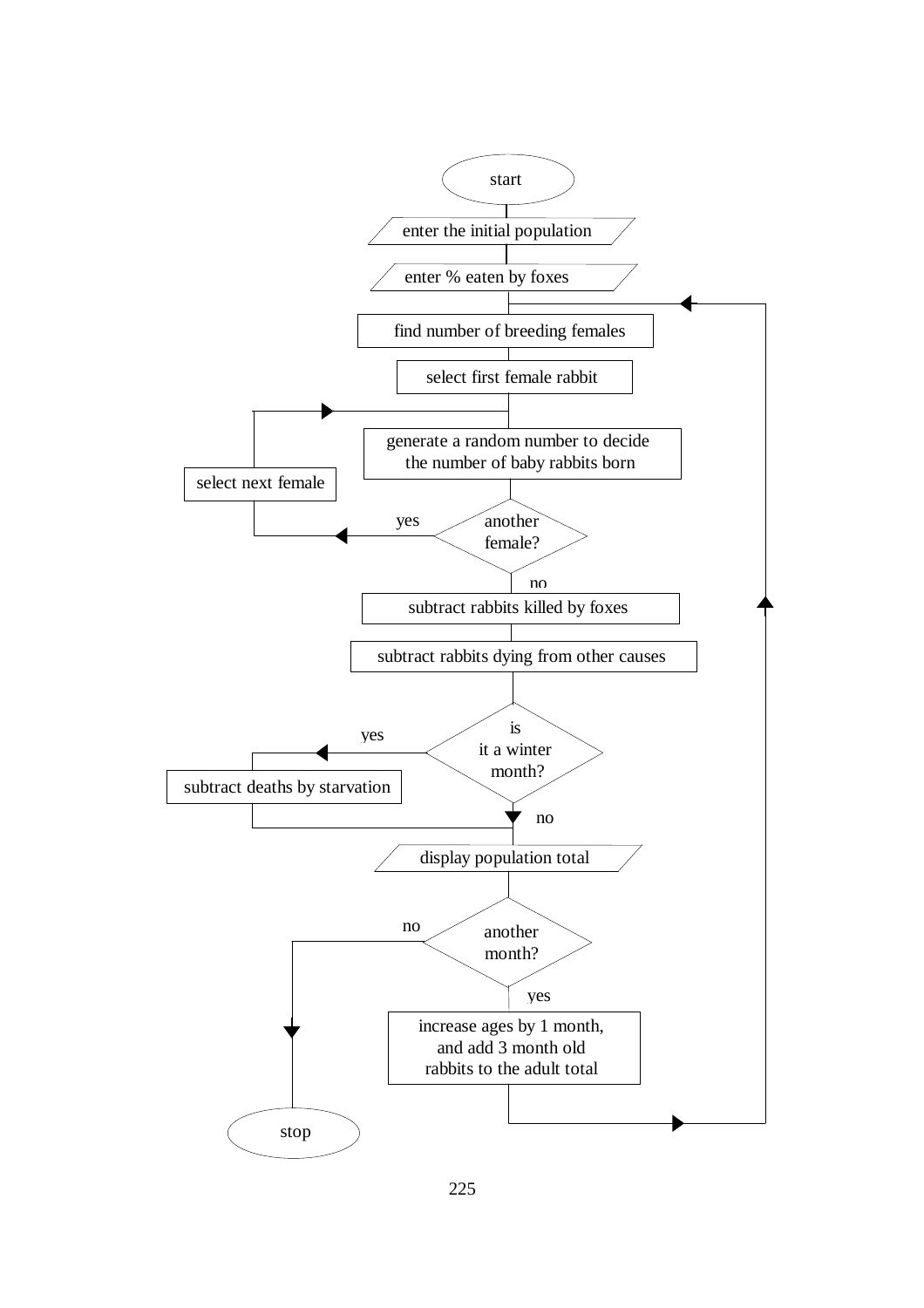Double-click the '**run model**' button and add the lines:

```
procedure TForm1.Button1Click(Sender: TObject); 
var 
   month:integer; 
begin 
   initialise; 
   for month:=1 to 60 do 
   begin 
     births; 
     foxdeaths; 
     otherdeaths; 
      if (month mod 12) <=3 then 
         winterdeaths; 
     older; 
   end; 
end;
```
This event handler will respond to the '**run model**' button by:

- carrying out a procedure '**initialise**' to set all variables to the correct values before the simulation starts
- operating a loop which repeats 60 times for each month of a five year simulation period
- carrying out a procedure '**births**' to calculate the number of newborn rabbits in the current month
- carrying out a procedure '**foxdeaths**' to subtract the number of rabbits eaten by foxes in the current month
- carrying out a procedure '**otherdeaths**' to subtract the number of rabbits dying from other causes in the current month
- checking whether it is a winter month if so, it will carry out a procedure '**winterdeaths**' to subtract the number of rabbits dying from starvation.
- carrying out a procedure '**older**' to increase the age of all baby rabbits by one month - it is necessary to know when rabbits reach an age of three months because they then join the breeding population.

Let us examine in detail the line which checks whether it is a winter month: **if (month mod 12) <=3 then winterdeaths;** 

The MOD function gives the remainder when division takes place, for example:

$$
24 \bmod 5 = 4
$$

because there is a remainder of 4 when 24 is divided by 5. Similarly:

30 mod  $5 = 0$ 

since there is no remainder in this case. 5 divides exactly into 30.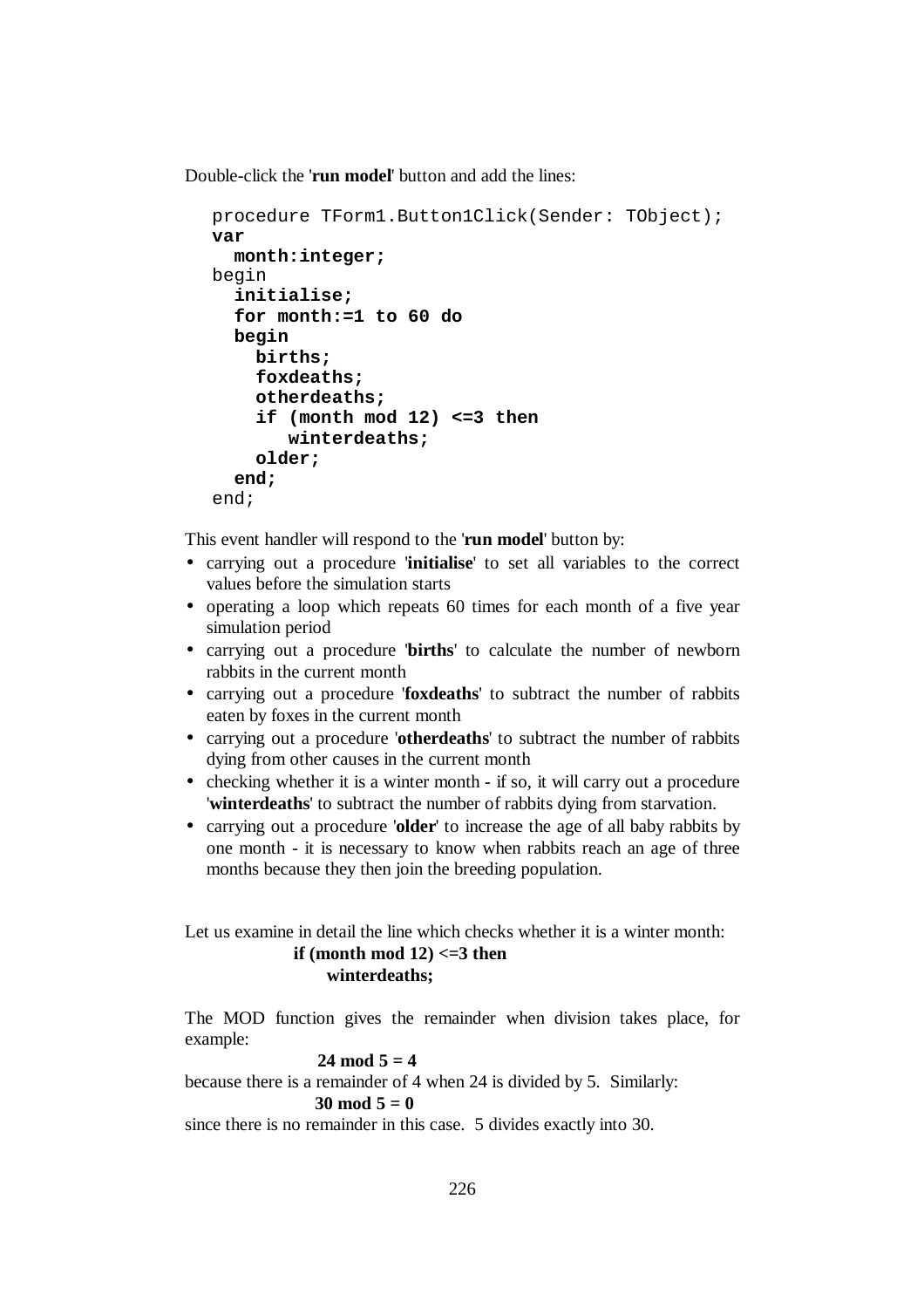We will take the four winter months when the rabbits are most at risk from starvation to be: **January, February, March and December**.

- In the first year of the simulation, these will be months 1, 2, 3 and 12
- In the second year they will be months 13, 14, 15 and 24
- In the third year they will be months 25, 26, 27 and 36

and so on...

Notice that all these numbers give a remainder of 3 or less when divided by 12. For all other months, the remainder is greater than 3. This useful observation allows us to use the formula:

#### **(month mod 12) <=3**

to detect if a particular month number represents a winter month.

Go to the **type** section at the top of the program and add our procedures to the list:

```
 ........... 
   procedure Button2Click(Sender: TObject); 
   procedure Edit1Change(Sender: TObject); 
   procedure Edit2Change(Sender: TObject); 
   procedure Button1Click(Sender: TObject); 
   procedure initialise; 
   procedure births; 
   procedure foxdeaths; 
   procedure otherdeaths; 
   procedure winterdeaths; 
   procedure older; 
 private 
   { Private declarations } 
       ............
```
We can now set up the procedure blocks. It is helpful to include comment lines to indicate the purpose of each procedure. Put the procedure blocks at the end of the program, just above the final '**end.**' line:

```
 ............ 
procedure TForm1.initialise; 
begin 
   {set the variables before simulation starts} 
end; 
procedure TForm1.births; 
begin 
   {calculate newborn rabbits in the current 
    month} 
end;
```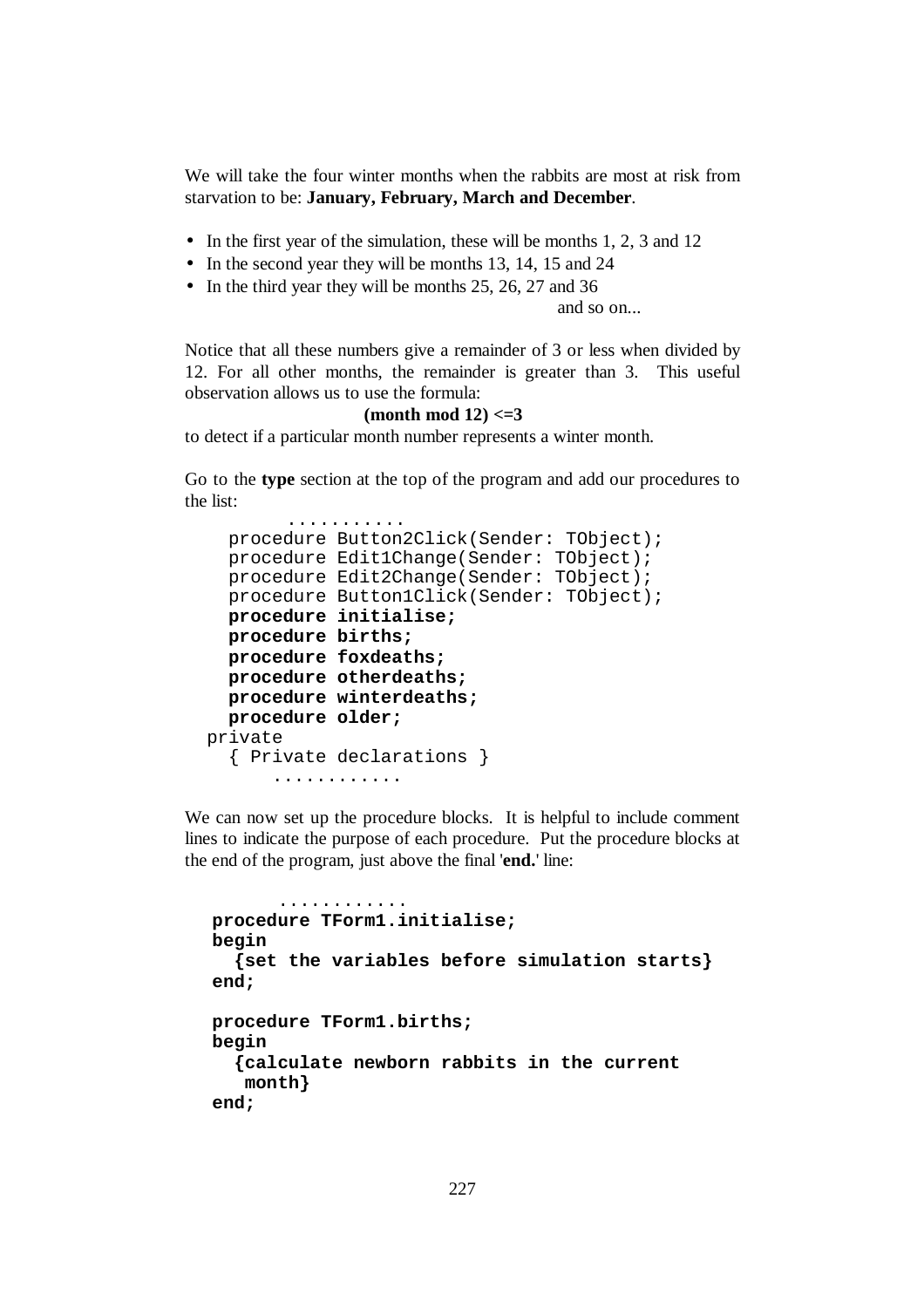```
procedure TForm1.foxdeaths; 
begin 
   {subtract rabbits eaten by foxes in the 
    current month} 
end; 
procedure TForm1.otherdeaths; 
begin 
   {subtract rabbits dying from other causes in 
    current month} 
end; 
procedure TForm1.winterdeaths; 
begin 
   {subtract rabbits dying from starvation in 
    a winter month} 
end; 
procedure TForm1.older; 
begin 
   {increase the age of baby rabbits by one 
    month} 
end; 
end.
```
We can now start work on the individual procedures. The first to consider is '**initialise**'.

At the start of the program the user will input the initial number of adult rabbits. It will also be necessary to record the numbers of **newborn** rabbits, **1 month old** and **2 month old** rabbits which are not yet part of the breeding population. Add lines to the '**initialise**' procedure to set these to zero before the simulation begins:

```
procedure TForm1.initialise; 
begin 
   {set the variables before simulation starts} 
   newborn:=0; 
   month1:=0; 
   month2:=0; 
end;
```
Add these variables to the *Public declarations*:

```
public 
     { Public declarations } 
     adult,newborn,month1,month2:integer; 
     eaten:integer;
```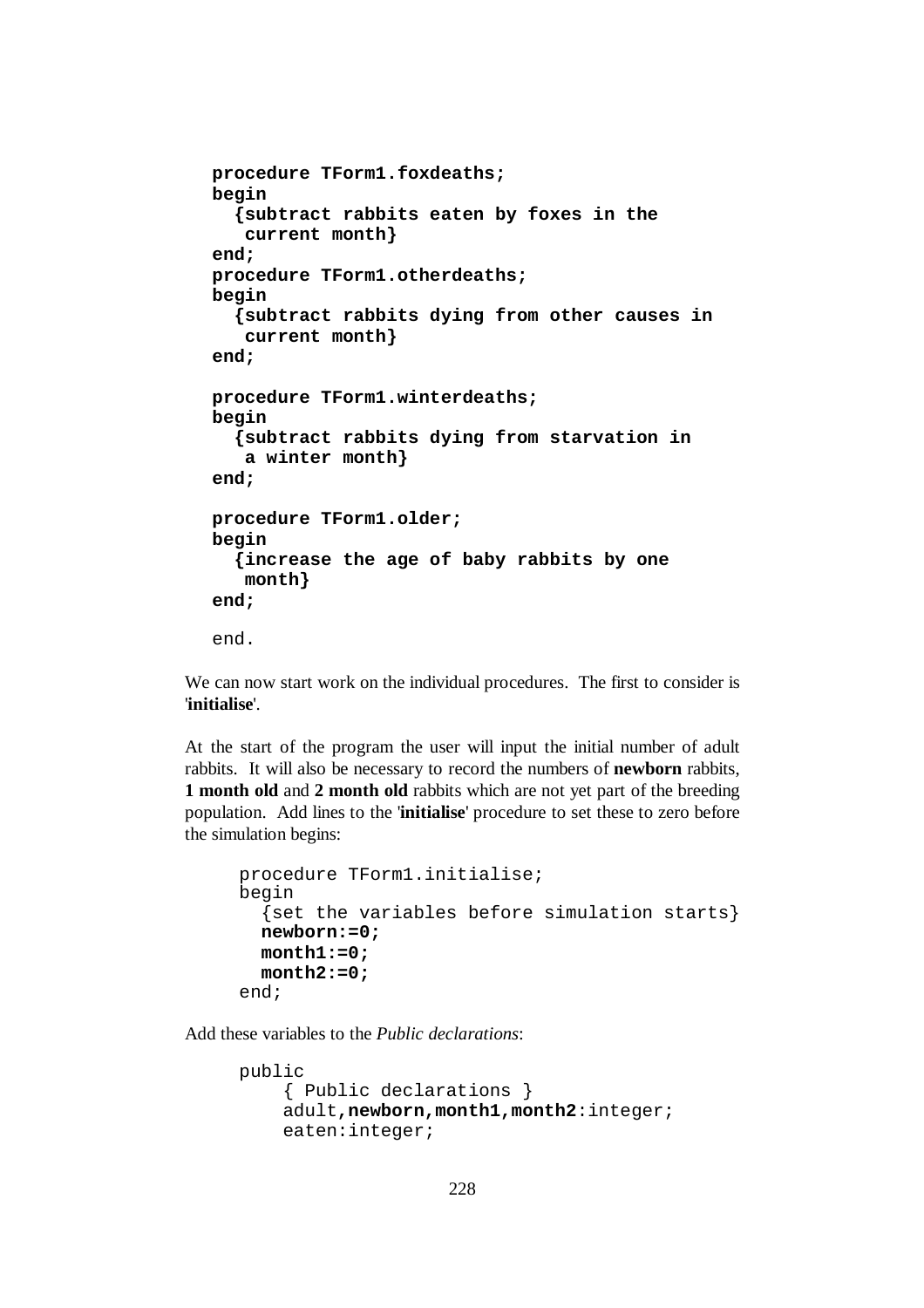The next procedure is '**births**'. This should begin by finding the number of breeding females - we can take this to be half the number of adults, rounded to the nearest whole rabbit!

For each female, we need to find the number of baby rabbits born that month according to the probabilities given in the question. A *random number* and *number line* technique similar to the electricity simulation can again be used:



A number line from 0 to 100 is divided up in proportion to the probabilities of the different size of litter. A random number in the range 0-100 is then generated by the computer, and the position on the number line determines the litter size. For example, a random number of 78 gives a litter of 4 baby rabbits:



Add lines to the '**births**' procedure to calculate the number of newborn rabbits:

```
procedure TForm1.births; 
var 
   breeding,i,n:integer; 
begin 
   {calculate newborn rabbits in the current 
    month} 
   breeding:=round(adult/2); 
   randomize; 
   for i:=1 to breeding do 
   begin 
      n:=random(100); 
      if n<10 then 
         newborn:=newborn+7;
```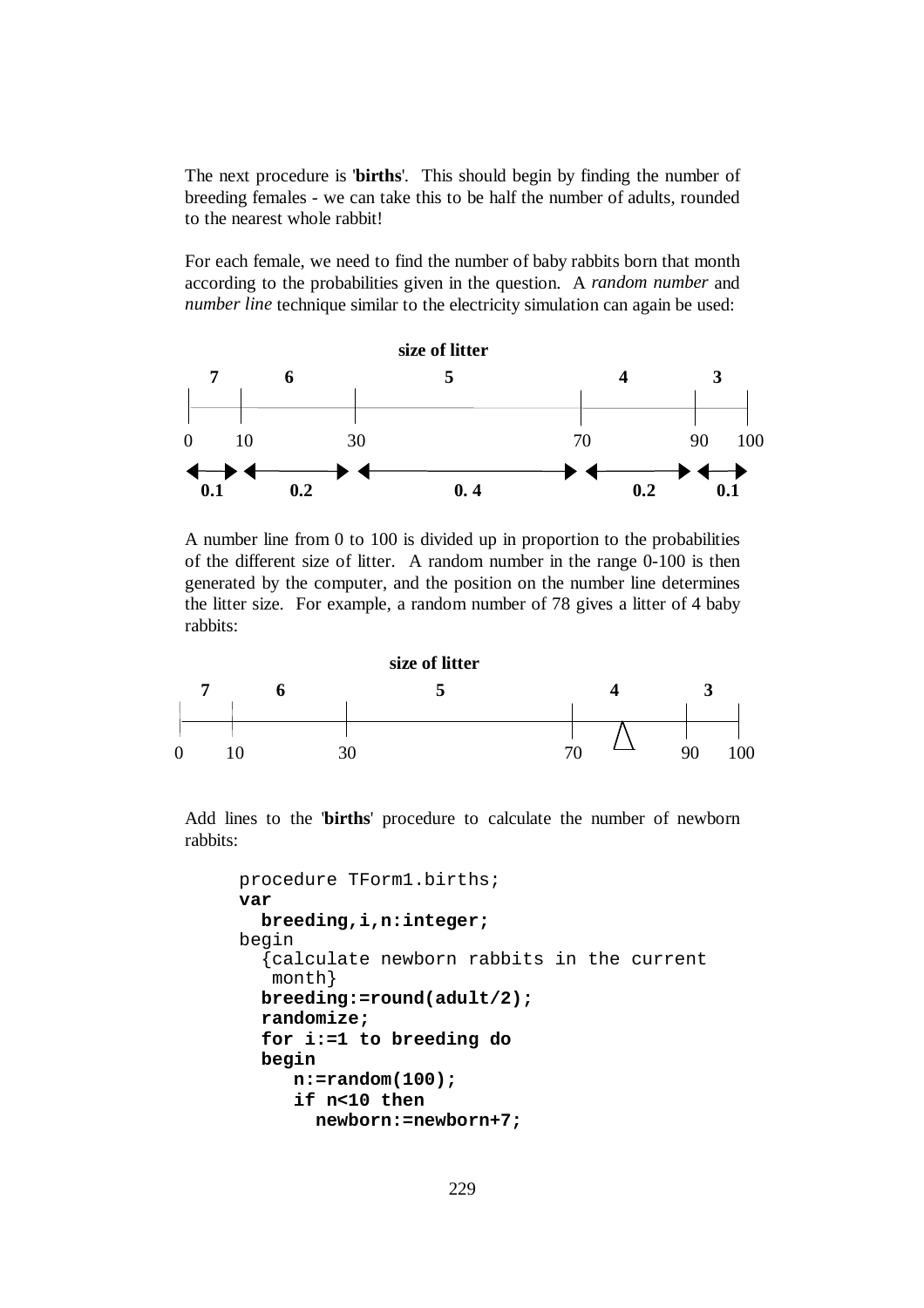```
 if (n>=10) and (n<30) then 
        newborn:=newborn+6; 
      if (n>=30) and (n<70) then 
         newborn:=newborn+5; 
      if (n>=70) and (n<90) then 
        newborn:=newborn+4; 
      if n>=90 then 
        newborn:=newborn+3; 
   end; 
end;
```
Let's look at how this works...

- We calculate the number of breeding females as half the adult population.  **breeding:=round(adult/2);**
- We then begin a loop which will repeat for each of the breeding females: **for i:=1 to breeding do**
- To find the litter size for the first female, a random number is produced:  **n:=random(100);**

If the random number is less than 10, this represents a litter of 7 baby rabbits as shown on the number line above. This number is added to the total of baby rabbits born so far this month:

```
 if n<10 then 
   newborn:=newborn+7;
```
Similar lines of program handle the other number ranges. For example, a random number between 10 and 30 would indicate a litter of 6 baby rabbits:

```
 if (n>=10) and (n<30) then 
   newborn:=newborn+6;
```
The next procedure is '**foxdeaths**'. This will reduce the numbers of rabbits in each age category according to the percentage eaten by foxes. Add the lines:

```
procedure TForm1.foxdeaths; 
begin 
   {subtract rabbits eaten by foxes in the current 
    month} 
   adult:=adult-round(adult*eaten/100); 
   month2:=month2-round(month2*eaten/100); 
  month1:=month1-round(month1*eaten/100); 
   newborn:=newborn-round(newborn*eaten/100); 
end;
```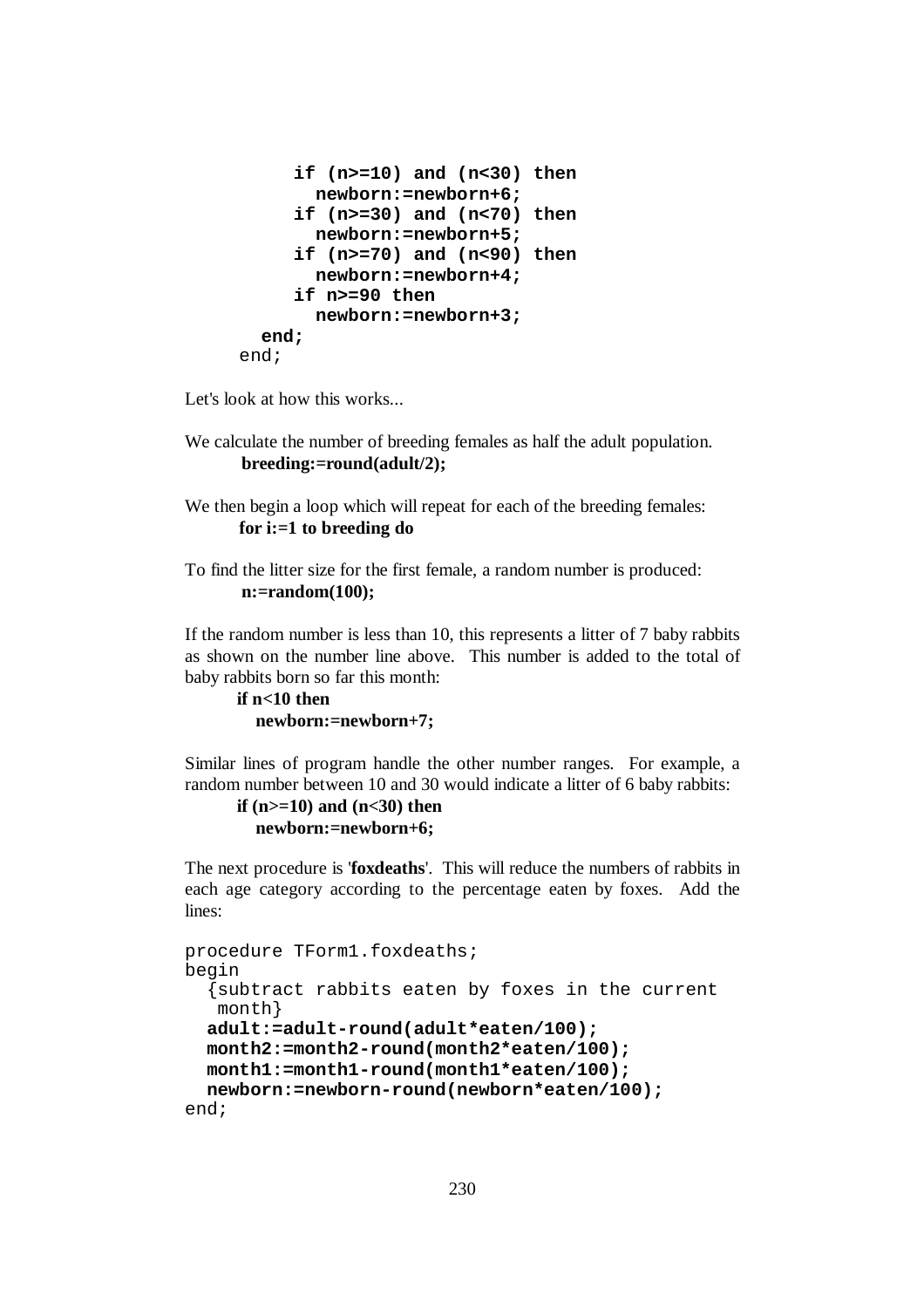The '**otherdeaths**' procedure will be similar, but in this case the number of rabbits in each age category is reduced by one eighth. Add the lines:

```
procedure TForm1.otherdeaths; 
begin 
   {subtract rabbits dying from other causes in 
    current month} 
   adult:=adult-round(adult/8); 
   month2:=month2-round(month2/8); 
   month1:=month1-round(month1/8); 
   newborn:=newborn-round(newborn/8); 
end;
```
The '**winterdeaths**' procedure again reduces the number of rabbits in each age category by one eighth. **Edit/Copy/Paste** could be used to copy the lines from 'otherdeaths' into the 'winterdeaths' procedure:

```
procedure TForm1.winterdeaths; 
begin 
   {subtract rabbits dying from starvation in 
    a winter month} 
   adult:=adult-round(adult/8); 
   month2:=month2-round(month2/8); 
   month1:=month1-round(month1/8); 
   newborn:=newborn-round(newborn/8); 
end;
```
The fial stage is to write the 'older' procedure which promotes each group of rabbits to the next age category:

- 2 month old rabbits join the adult breeding population
- 1 month old rabbits become 2 months old
- newborn rabbits become 1 month old.

Add the lines of program to do this:

```
procedure TForm1.older; 
begin 
   {increase the age of baby rabbits by one month} 
    adult:=adult+month2; 
    month2:=month1; 
    month1:=newborn; 
end;
```
The processing procedures for the simulation are now completed, but there will not yet be any screen output when the program runs. We can add lines to the 'run model' button click procedure to write comments in the List Box in a similar way to the House heating costs program.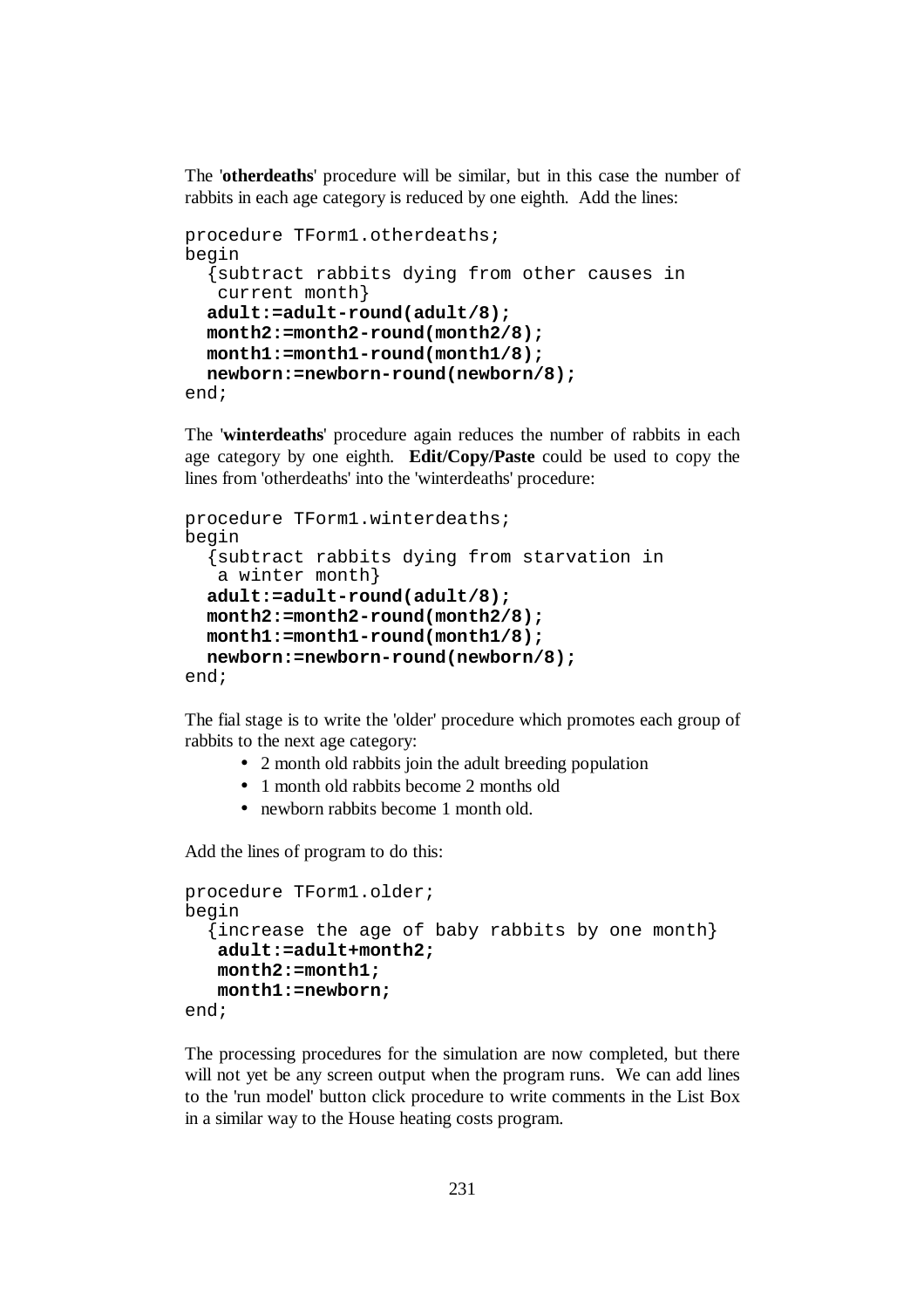Add lines to the 'run model' button click procedure:

```
procedure TForm1.Button1Click(Sender: TObject); 
var 
   month,total:integer; 
   textline:string; 
begin 
   initialise; 
   listbox1.clear; 
   adult:=strtoint(edit1.text); 
   for month:=1 to 60 do 
   begin 
     births; 
     foxdeaths; 
     otherdeaths; 
     if (month mod 12) <=3 then 
         winterdeaths; 
     textline:='Month '+inttostr(month); 
     listbox1.items.add(textline); 
     total:=adult+month2+month1+newborn; 
     if total<0 then 
       month:=60 
     else 
     begin 
        textline:='Total population: ' + 
                                   inttostr(total); 
        listbox1.items.add(textline); 
     end; 
     listbox1.items.add(' '); 
     older; 
   end; 
end;
```
The purpose of the lines:

### **listbox1.clear; adult:=strtoint(edit1.text);**

is to blank out the List Box and ensure that a correct starting value for 'adult' is obtained from the Edit Box. These lines are needed if the simulation is run more than once.

The number of the current month is displayed by the instructions:

```
 textline:='Month '+inttostr(month); 
 listbox1.items.add(textline);
```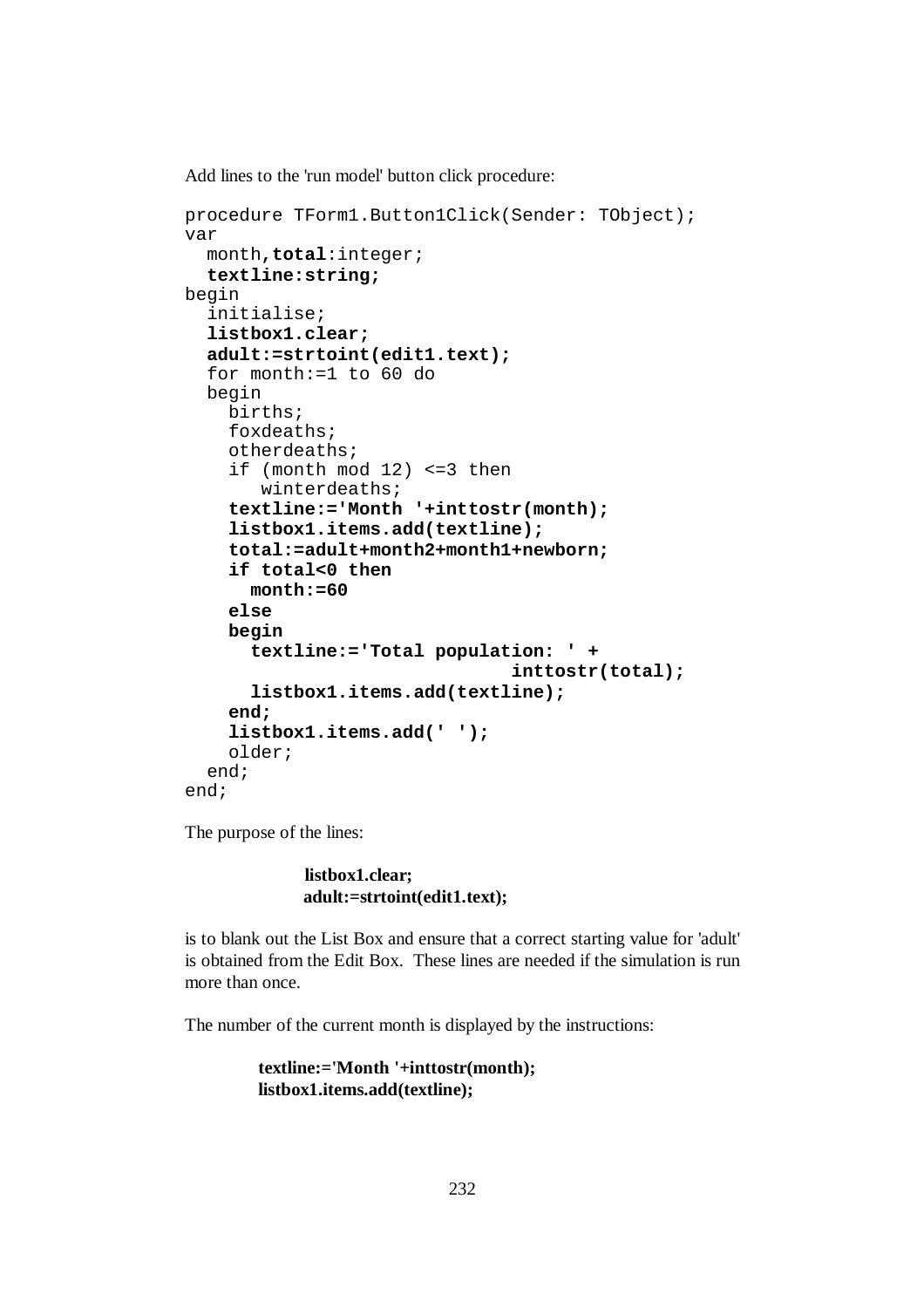The total number of rabbits is found by adding the different age groups:

## **total:=adult+month2+month1+newborn;**

It is possible that the population will grow so large that the total cannot be displayed correctly as an integer value - the integer goes out of range and takes on an incorrect negative value. The purpose of the next IF.. condition is to stop the simulation if this happens:

```
 if total<0 then 
   month:=60 
 else 
 begin 
    textline:='Total population: ' + inttostr(total); 
    listbox1.items.add(textline); 
 end;
```
By setting the loop counter **'month'** to 60, the computer will think that all 60 months of the simulation have been completed and the loop will end.

If the population total has stayed in range, the value will be displayed in the List Box.

The time has now come to compile and try out the simulation. Run the program with an initial population of **100** adult rabbits, and set the percentage eaten by foxes to **50%**. Press the 'run model' button:

| Form1                       |                                                                                                                                                                                     | <u>wsciel</u>            | $\boxed{\Box}$ $\boxed{\Box}$ |
|-----------------------------|-------------------------------------------------------------------------------------------------------------------------------------------------------------------------------------|--------------------------|-------------------------------|
| Initial population (10-200) | % eaten by foxes each month 50<br>$ 100\rangle$                                                                                                                                     | exit<br><b>Example 1</b> |                               |
|                             | Month 22<br><b>Total population: 13</b><br>Month 23<br><b>Total population: 12</b><br>Month 24<br><b>Total population: 10</b><br>Month 25<br><b>Total population: 9</b><br>Month 26 |                          |                               |
|                             | <b>Total population: 9</b><br>Month 27<br><b>Total population: 8</b><br>Month 28<br><b>Total population: 8</b>                                                                      |                          |                               |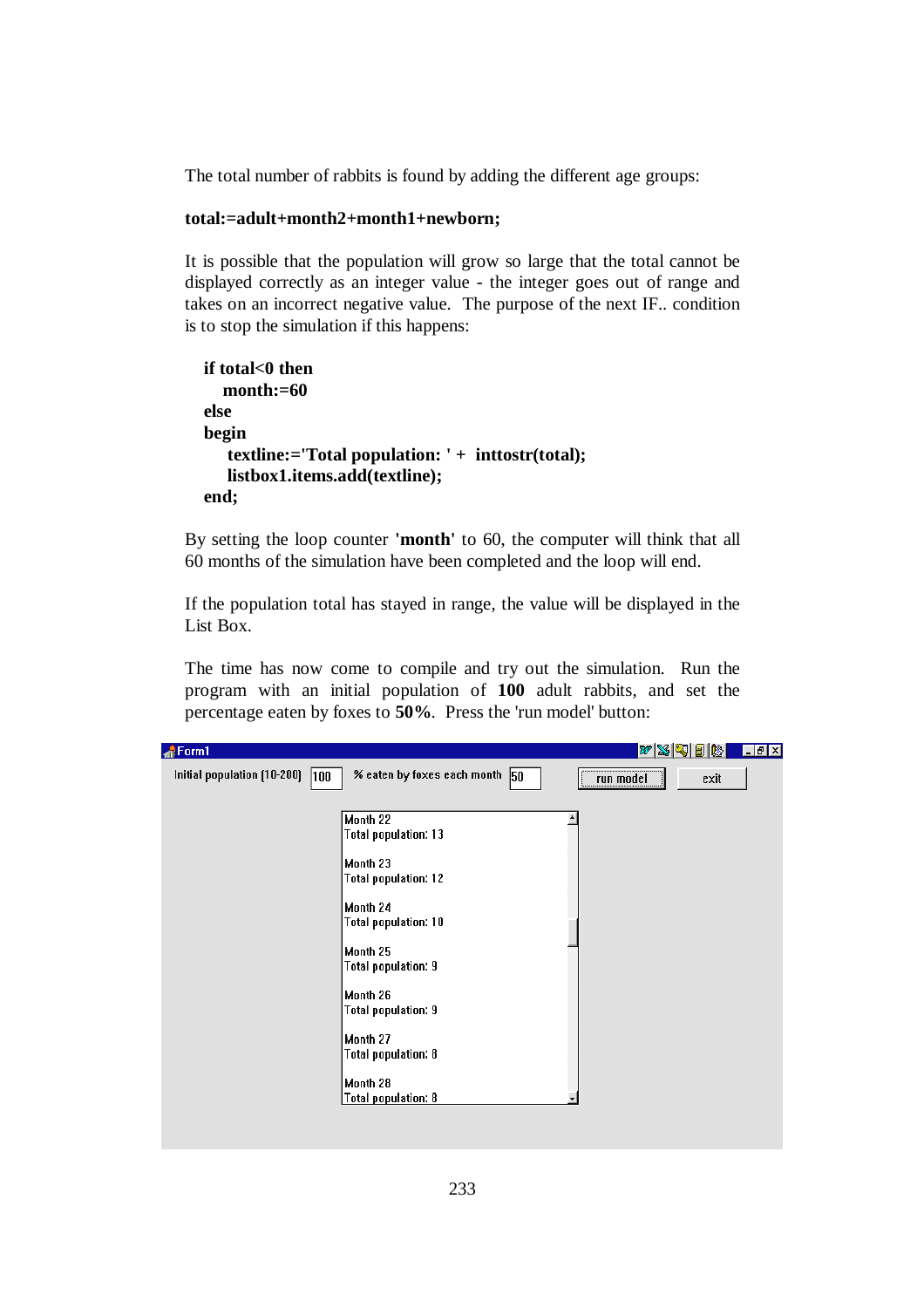In this run of the model the population decreased, becoming stable in month 27 with only 8 rabbits surviving.

Run the model again with the same starting population of 100 adults, but this time set the percentage eaten to **40%**:

| orm1 <b>A</b>                                |                                                                                                                                                                                                                                                                  |           | <u>WXHHR</u> | 모리즈 |
|----------------------------------------------|------------------------------------------------------------------------------------------------------------------------------------------------------------------------------------------------------------------------------------------------------------------|-----------|--------------|-----|
| Initial population (10-200)<br>$ 100\rangle$ | % eaten by foxes each month $\boxed{40}$                                                                                                                                                                                                                         | run model | exit         |     |
|                                              | <b>Total population: 1453</b><br>Month 33<br><b>Total population: 2718</b><br>Month 34<br><b>Total population: 4159</b><br>Month 35<br><b>Total population: 8130</b><br>Month 36<br><b>Total population: 14577</b><br>Month 37<br><b>Total population: 23627</b> |           |              |     |
|                                              | Month 38                                                                                                                                                                                                                                                         |           |              |     |

This time the population increased, reaching over 23,000 by month 37 when the total went out of range and the loop stopped.

Keep the starting population at 100 and vary the percentage eaten by foxes until you find a % value which keeps the population as stable and close to 100 as possible.

Although the model is giving correct results, these are difficult to interpret in text form - as in the case of the electricity simulation, a graph would be better.

Exit from the program and go back to the Delphi editing screen. Delete the List Box from the Form and replace it with an *Image Box*. Use the Object Inspector to set the **Width** to 640 and the **Height** to 480.

Return to the program listing and delete all lines from the '**run model**' button click procedure which begin: **listbox1. . . -** the listbox has been deleted, so these would cause an error.

NOTE: An easy way to do this is to use the **Find** option on the **Search** menu at the top of the Delphi editing screen.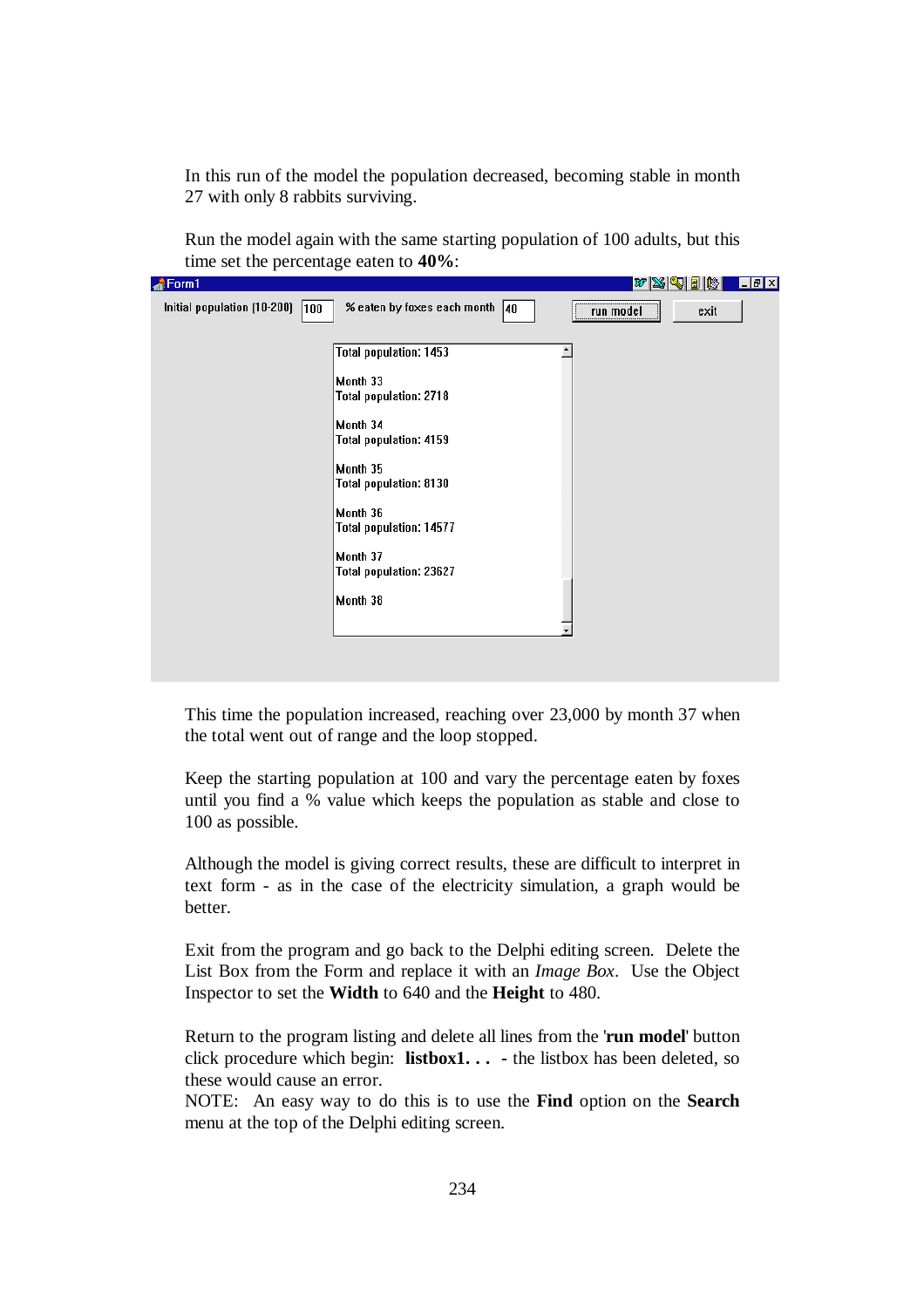Add two new procedures: '**axes**' which will plot the axes for a linegraph, and '**plotpoint**' which will draw the graph line. After deleting the instructions which are no longer needed, the '**run model**' button click procedure becomes:

```
procedure TForm1.Button1Click(Sender: TObject); 
var 
   month,total:integer; 
begin 
   initialise; 
   axes; 
   adult:=strtoint(edit1.text); 
   for month:=1 to 60 do 
   begin 
     births; 
     foxdeaths; 
     otherdeaths; 
     if (month mod 12) <=3 then 
         winterdeaths; 
     total:=adult+month2+month1+newborn; 
     if total<0 then 
      month:=60 else 
       plotpoint(month,total); 
     older; 
   end; 
end;
```
Add the new procedures to the list under the type heading at the top of the program:

```
 .... 
 procedure winterdeaths; 
 procedure older; 
 procedure axes; 
 procedure plotpoint(month,total:integer);
```
Notice that the heading for the procedure has the two variables 'month' and 'total' shown in brackets:

#### **procedure TForm1.plotpoint(month,total:integer);**

This is done whenever a procedure needs to make use of variables from elsewhere in the program which have **not** been listed under the *Public declarations* heading. The variables shown in a procedure heading are known as *'input parameters*'. This topic will be discussed in detail in a later chapter of the course.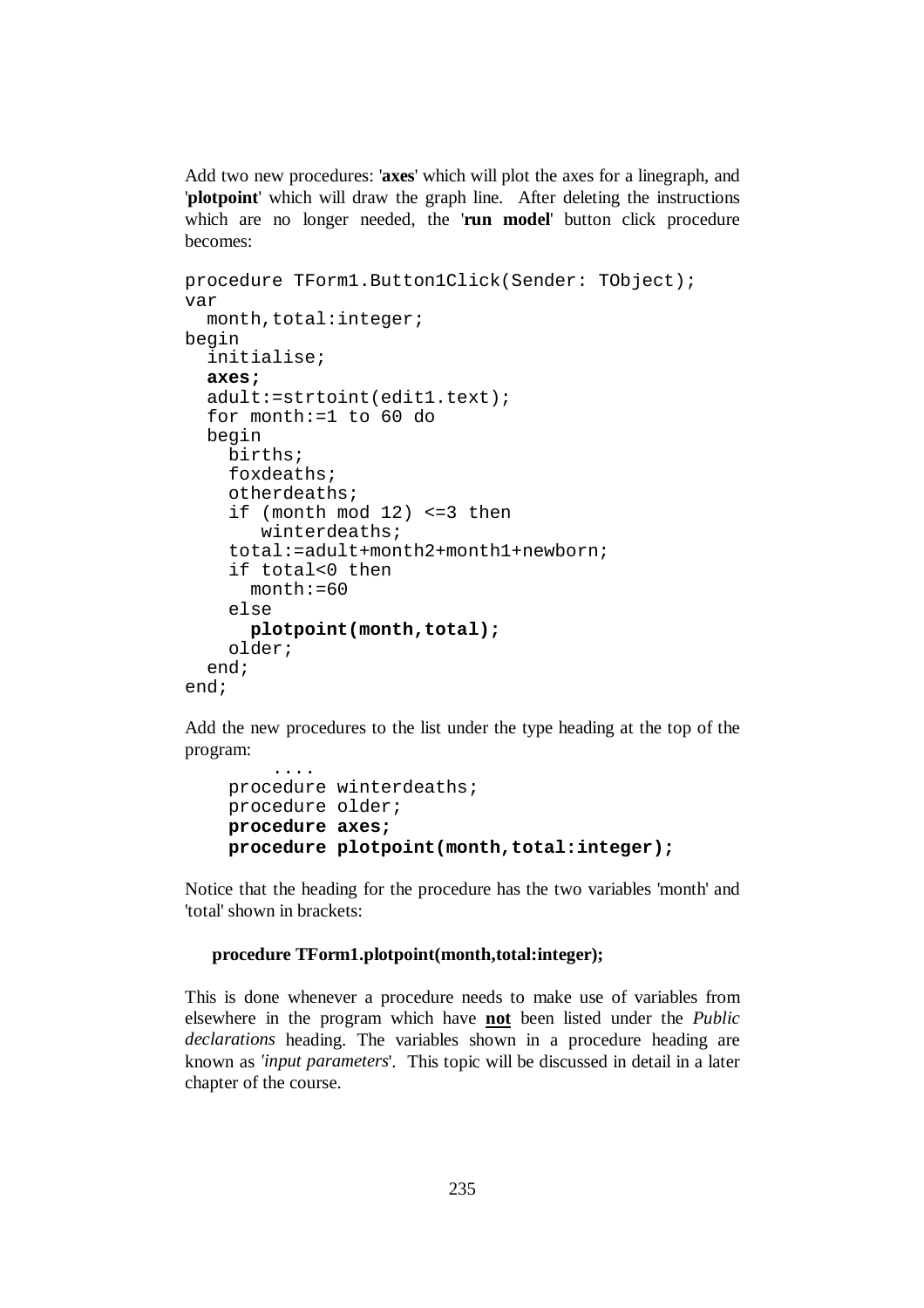```
Put in the procedure blocks:
```

```
procedure TForm1.axes; 
begin 
   {draw the graph axes} 
end; 
procedure TForm1.plotpoint(month,total:integer); 
begin 
   {plot a point for the graph line} 
end; 
end.
```


We will scale the graph so that the 60 months of the simulation are shown along the horizontal axis, and the vertical axis gives a range from 0 - 600 rabbits. The **scale factors** will be: 1 screen unit vertically  $= 2$  rabbits, and 8 screen units horizontally  $= 1$  month.

Add the lines of program to draw the axes and add the graduations: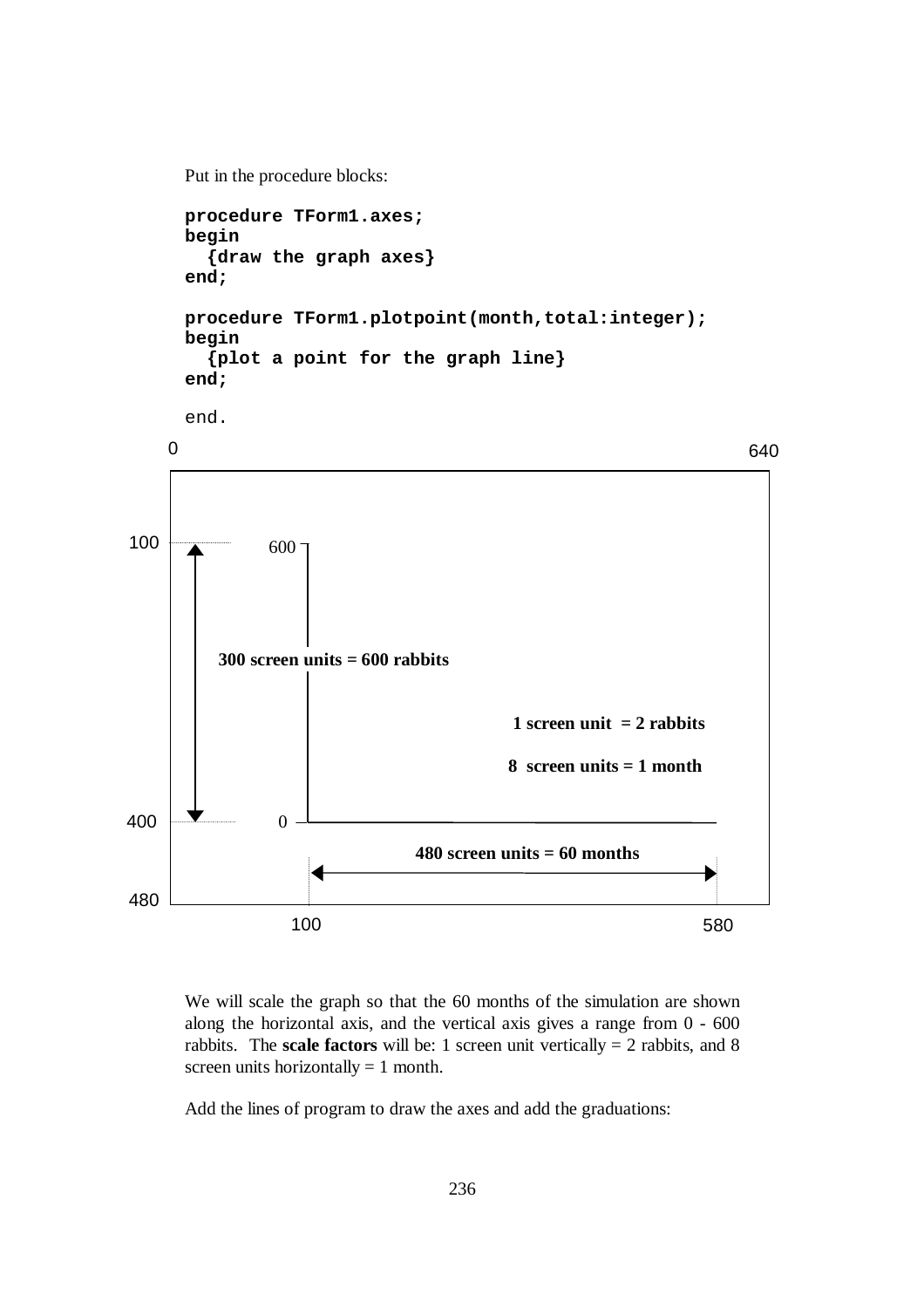

```
procedure TForm1.axes; 
var 
   x,y:integer; 
   textline:string; 
begin 
   {draw the graph axes} 
   image1.canvas.brush.color:=clWhite; 
   image1.canvas.rectangle(0,0,640,480); 
   image1.canvas.moveto(100,100); 
   image1.canvas.lineto(100,400); 
   image1.canvas.lineto(580,400); 
   for y:=0 to 6 do 
   begin 
     image1.canvas.moveto(100,400-y*50); 
     image1.canvas.lineto(90,400-y*50); 
     textline:=inttostr(y*100); 
     image1.canvas.textout(50,393-y*50,textline); 
   end; 
   image1.canvas.textout(30,60,'population');
```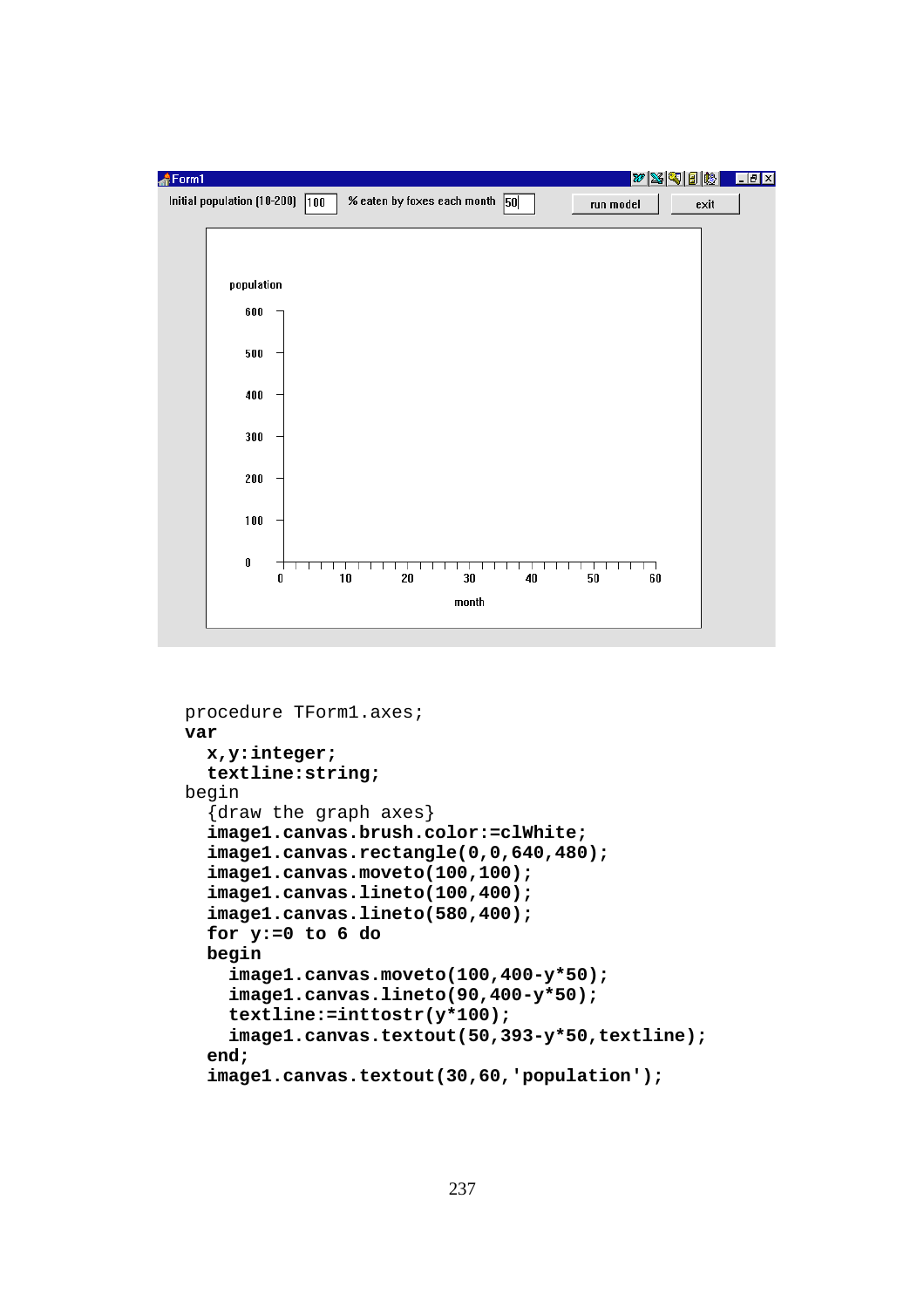```
 for x:=0 to 30 do 
   begin 
     image1.canvas.moveto(100+x*16,400); 
     image1.canvas.lineto(100+x*16,410); 
     if x mod 5 = 0 then 
     begin 
       textline:=inttostr(x*2); 
       image1.canvas.textout(92+x*16,412,textline); 
     end; 
   end; 
   image1.canvas.textout(320,440,'month'); 
end;
```
The loop beginning:

**for y:=0 to 6 do** 

draws graduation lines on the vertical axis and numbers these 0, 100, 200 ...

The loop counter variable **y** which runs from 0 to 6 is multiplied by 100 to produce the figures 0 - 600 for the graduations:

$$
textline:=\frac{inttostr(y*100);}{imagel.canvas.textout(50,393-y*50,textline);}
$$

The second loop beginning:

 **for x:=0 to 30 do** 

puts graduation lines along the horizontal axis at 2 month intervals. We use a MOD function:

```
if x mod 5 = 0 then
 begin 
    textline:=inttostr(x*2); 
    image1.canvas.textout(92+x*16,412,textline); 
 end;
```
to control the numbers which are displayed. The IF... condition only operates if the loop counter **x** divides exactly by 5. That is in the cases when:

 $x = 0$ , 5, 10, 15, etc.

These figures are multiplied by 2 then written on the screen as the month numbers 0, 10, 20, 30 ....

We now only need to finish the '**plotpoint**' procedure. Add the lines of program: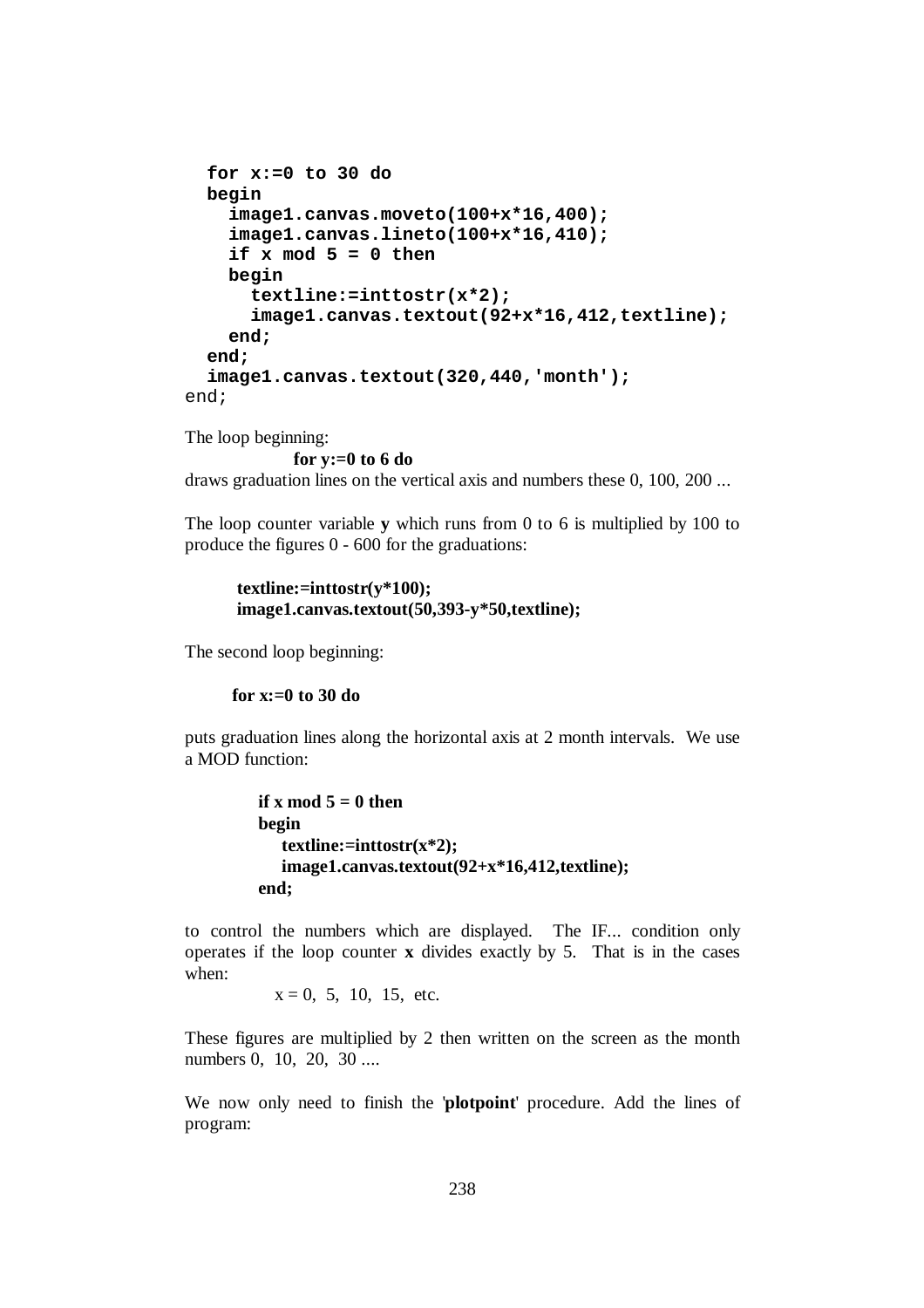```
procedure TForm1.plotpoint(month,total:integer);
begin 
   {plot a point for the graph line} 
   if month=1 then 
      image1.canvas.moveto(100+month*8, 
                                    400-round(total/2)) 
   else 
      image1.canvas.lineto(100+month*8, 
                                    400-round(total/2)); 
end; 
The procedure contains an IF.. ELSE.. conditional block: 
           if month=1 then 
            image1.canvas.moveto(100+month*8, 
                         400-round(total/2)) 
           else 
            image1.canvas.lineto(100+month*8, 
                         400-round(total/2));
```
For **month 1**, the computer needs to move to the starting point of the graph without drawing a line. For each of the other months a line is drawn to the current graph point.